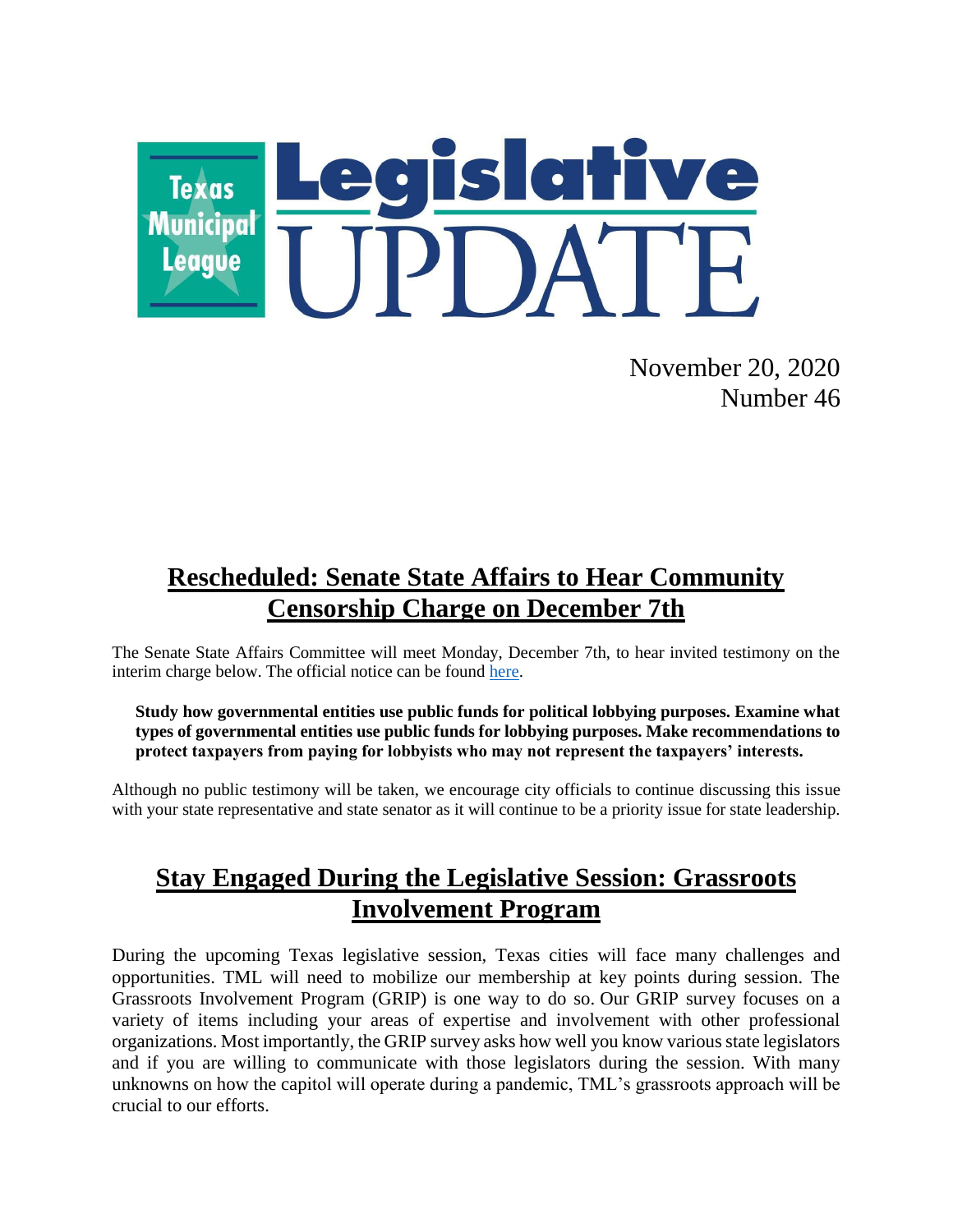If you have a relationship with your legislator(s) or want to be more involved during session, please take the time to complete the [GRIP survey.](https://tml.co1.qualtrics.com/jfe/form/SV_bynhW1yMazt7rV3) Past efforts have proven that such participation is a highly effective tool.

We ask that you complete the survey as soon as possible, preferably before January 8, 2021.

## **City-Related Bills Filed**

(Editor's Note: You will find all of this session's city-related bill summaries online at [https://www.tml.org/319/Legislative-Information.](https://www.tml.org/319/Legislative-Information))

## **Property Tax**

**H.B. 281 (Stephenson) – Appraisal Review Board**: would, among other things, provide that: (1) an appraisal review board consists of five members elected at the general election for state and county officers; (2) the board members are elected from each of the four commissioners precincts in the county in which the appraisal district is established and one member is elected at large from the county; and (3) the members serve two-year terms beginning on January 1 of odd-numbered years.

**H.B. 283 (Stephenson) – Appraisal District**: would, among other things, require the chief appraiser of an appraisal district to be elected at the general election for state and county officers every two years.

**H.B. 288 (Stephenson) – Property Tax Exemption**: would exempt the total appraised value of an adult's residence homestead from school district maintenance and operations property taxes and offset the resulting revenue loss to school districts with state sales and use tax revenue. Of importance to cities, the bill would repeal several sales tax exemptions for purposes of both state and local sales taxes, including: (1) accounting and auditing services; (2) engineering services; (3) legal services; and, (4) real estate brokerage and agency services. (See **H.J.R. 19**, below.)

**H.B. 381 (Pacheco) – Property Tax Limitation**: would establish a mandatory property tax freeze for all taxing units on the residence homesteads of individuals who are disabled or over 65 and their surviving spouses. (See **H.J.R. 22**, below.)

**H.B. 469 (J. Gonzalez) – Property Tax Collection**: would entitle an individual to defer collection of a tax imposed on the portion of the appraised value of the property the individual owns and occupies as the individual's residence homestead that exceeds the sum of: (1) 105 percent of the appraised value of the property for the preceding year; and (2) the market value of all new improvements to the property.

**H.B. 475 (Lopez) – Property Tax Exemption**: would exempt from property taxes the residence homestead of the surviving spouse of a member of the armed services who is fatally injured in the line of duty. (See **H.J.R. 29**, below.)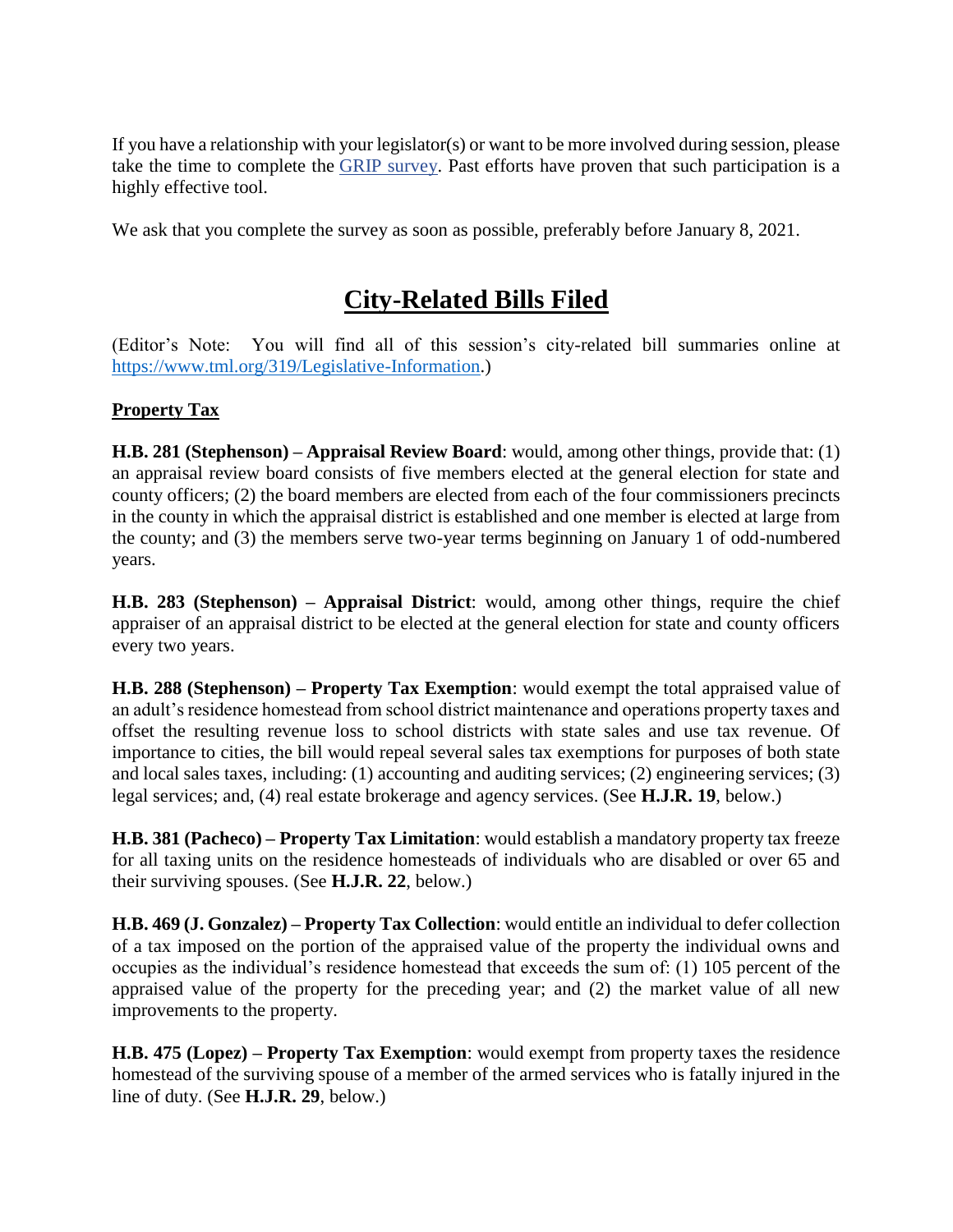**H.B. 494 (White) – Property Tax Appraisal**: would: (1) for real property omitted from the tax roll in any one of the five preceding tax years, provide that the chief appraiser may, or shall if otherwise required by law, appraise the property as of January 1 of each tax year that it was omitted and enter the property and its appraised value in the appraisal records; and (2) provide that if the chief appraiser enters the property in the appraisal records under (1), above, the entry must show that the appraisal is for the property that was omitted from an appraisal roll in a prior year and must indicate the year and the appraised value for each year.

**H.B. 528 (White) – Appraisal Cap**: would establish a 3.5 percent appraisal cap on commercial real property. (See **H.J.R. 30**, below.)

**H.B. 529 (White) – Appraisal Cap**: would reduce the property tax appraisal cap on residence homesteads from ten to 2.5 percent. (See **H.J.R. 31,** below.)

**H.B. 522 (Shine) – Property Tax Sales**: would, for property tax sales of personal property seized under a tax warrant, require that the posting of the notice and the sale of the property be conducted: (1) by the peace officer or collector, as specified in the warrant, in the manner required for the sale under execution of personal property; or (2) pursuant to an agreement with an auctioneer.

**H.B. 534 (Shine) – Appraisal Methods**: would require the chief appraiser to reduce the sales price of a comparable property for appraisal purposes by an amount equal to the amount of the commission that would typically be paid for the sale or purchase of such property.

**H.B. 535 (Shine) – Property Tax Collection**: would provide that the interest rate associated with a tax lien during a period of deferred collection of taxes on the residence homestead of an elderly or disabled individual or a disabled veteran is the ten-year Constant Maturity Treasury Rate reported by the Federal Reserve as of January 1 of the year in which the deferral or abatement was obtained. (Note: Current law provides for a five percent interest rate.)

**H.J.R. 19 (Stephenson) – Property Tax Exemption**: would amend the Texas Constitution to authorize the legislature to exempt from maintenance and operations property taxation by a school district all or part of the appraised value of the residence homestead of a married or unmarried adult, including one living alone. (See **H.B. 288**, above.)

**H.J.R. 22 (Pacheco) – Property Tax Limitation**: would amend the Texas Constitution to establish a mandatory property tax freeze for all taxing units on the residence homesteads of individuals who are disabled or over 65 and their surviving spouses. (See **H.B. 381**, above.)

**H.J.R. 29 (Lopez) – Property Tax Exemption**: would amend the Texas Constitution to authorize the legislature to exempt from property taxes the residence homestead of the surviving spouse of a member of the armed services who is fatally injured in the line of duty. (See **H.B. 475**, above.)

**H.J.R. 30 (White) – Appraisal Cap**: would amend the Texas Constitution to authorize the legislature to limit increases in the appraised value of commercial real property for property tax purposes to 3.5 percent per year. (See **H.B. 528**, above.)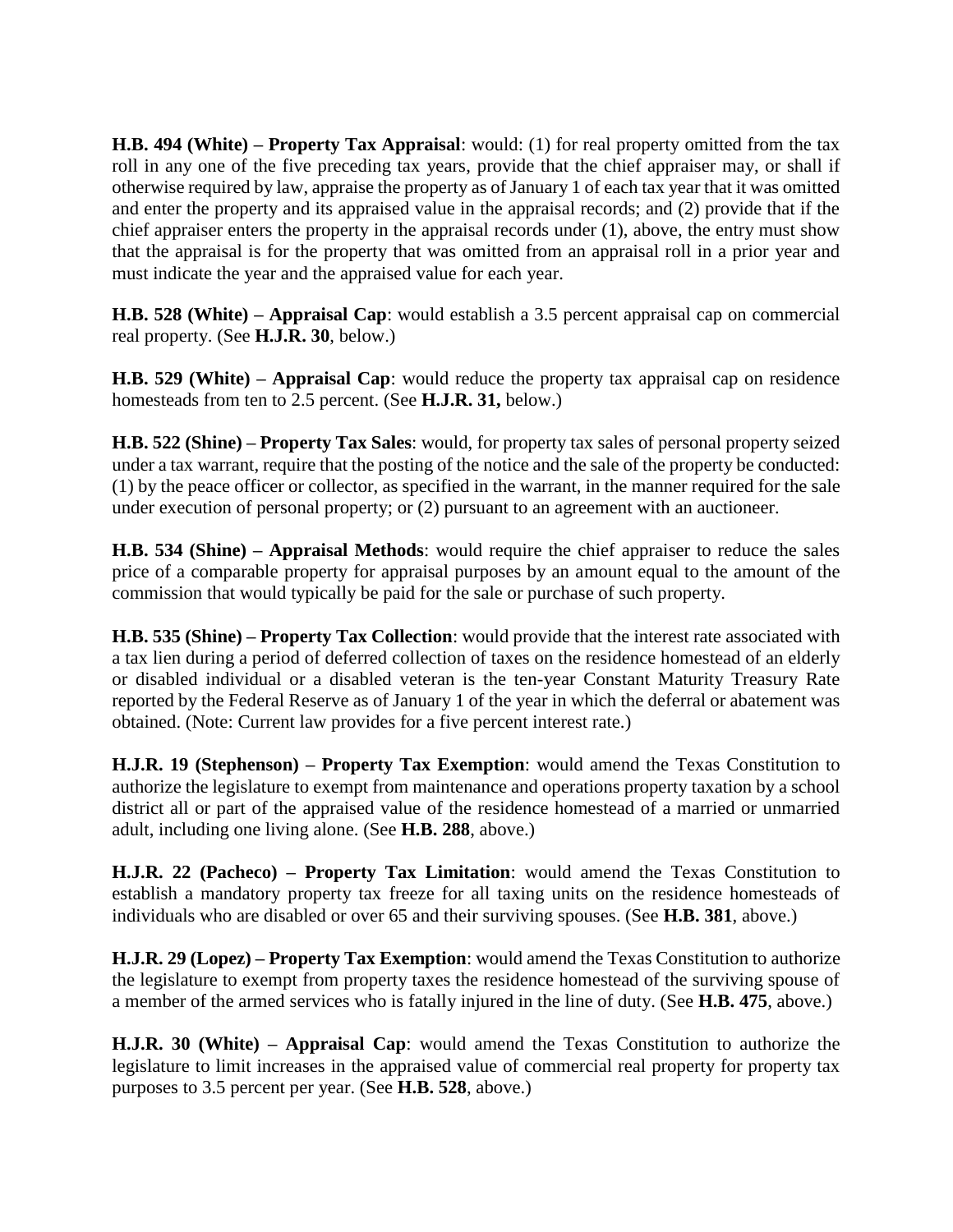**H.J.R. 31 (White) – Appraisal Cap**: would amend the Texas Constitution to authorize the legislature to reduce the property tax appraisal cap on residence homesteads from ten to 2.5 percent. (See **H.B. 529**, above.)

**S.B. 134 (Johnson) – Property Tax Appraisal**: would provide that in a property tax protest or appeal on the grounds of unequal appraisal of property based upon the value relative to the median appraised value of a reasonable number of comparable properties, the appraisal district must generally use comparable properties located within the appraisal district, unless a reasonable number of comparable properties does not exist in the appraisal district, in which case the median appraised value of a reasonable number of comparable properties may be calculated using comparable properties in other parts of the state.

#### **Public Safety**

**H.B. 164 (Meza) – Extreme Risk Protective Orders**: would, among other things: (1) provide that, in certain circumstances, courts may issue an extreme risk protective order against a person exhibiting dangerous behavior or conduct as a result of a serious mental illness, including any behavior or conduct related to the person's use of firearms, requiring the person to relinquish his or her firearms; (2) require local law enforcement agencies to: (a) take possession of a person's firearms when a court issues an extreme risk protective order against that person and to immediately provide the person a written copy of the receipt for the firearm and written notice of the procedure for return of the firearm; (b) if applicable, notify the court that issued the extreme risk protective order that the person who is the subject of the order has relinquished the firearm not later than seven days after the law enforcement agency receives the firearm; (c) conduct a check of state and national criminal history record information to verify whether the person may lawfully possess a firearm not later than 30 days after receiving notice from the court that the extreme risk protective order has expired; (d) if the check described in (c) verifies that the person may lawfully possess a firearm, provide written notice to the person by certified mail stating that the firearm may be returned to the person if the person submits a written request before the 121<sup>st</sup> day after the date of the notice; (3) provide that a local law enforcement agency in possession of a firearm relinquished because of an extreme risk protective order may not destroy the firearm but may sell the firearm to a licensed firearms dealer if the check in (2)(c) shows that the person may not lawfully possess a firearm or the person does not submit a written request as required by (2)(d); (4) provide that the proceeds from the sale of a firearm in (3), above, shall be paid to the owner of the seized firearm, less the cost of administering the bill with respect to the firearm; and (5) provide that a law enforcement officer or other employee of a law enforcement agency is subject to punishment for contempt of court if the officer or employee violates the bill with the intent to withhold a firearm from a person who, at the time the violation occurred: (a) was the subject of an extreme risk protective order that was rescinded or that expired; and (b) may lawfully possess the firearm. (Companion bill is **H.B. 395** by **Moody**.)

**H.B. 229 (Meza) – Reporting Protective Orders and Convictions**: would: (1) provide that, on receipt of an original or modified protective order from the clerk of the court, a law enforcement agency must immediately, and not more than 48 hours later, enter the information into the statewide law enforcement information system; and (2) require a local entity to report a conviction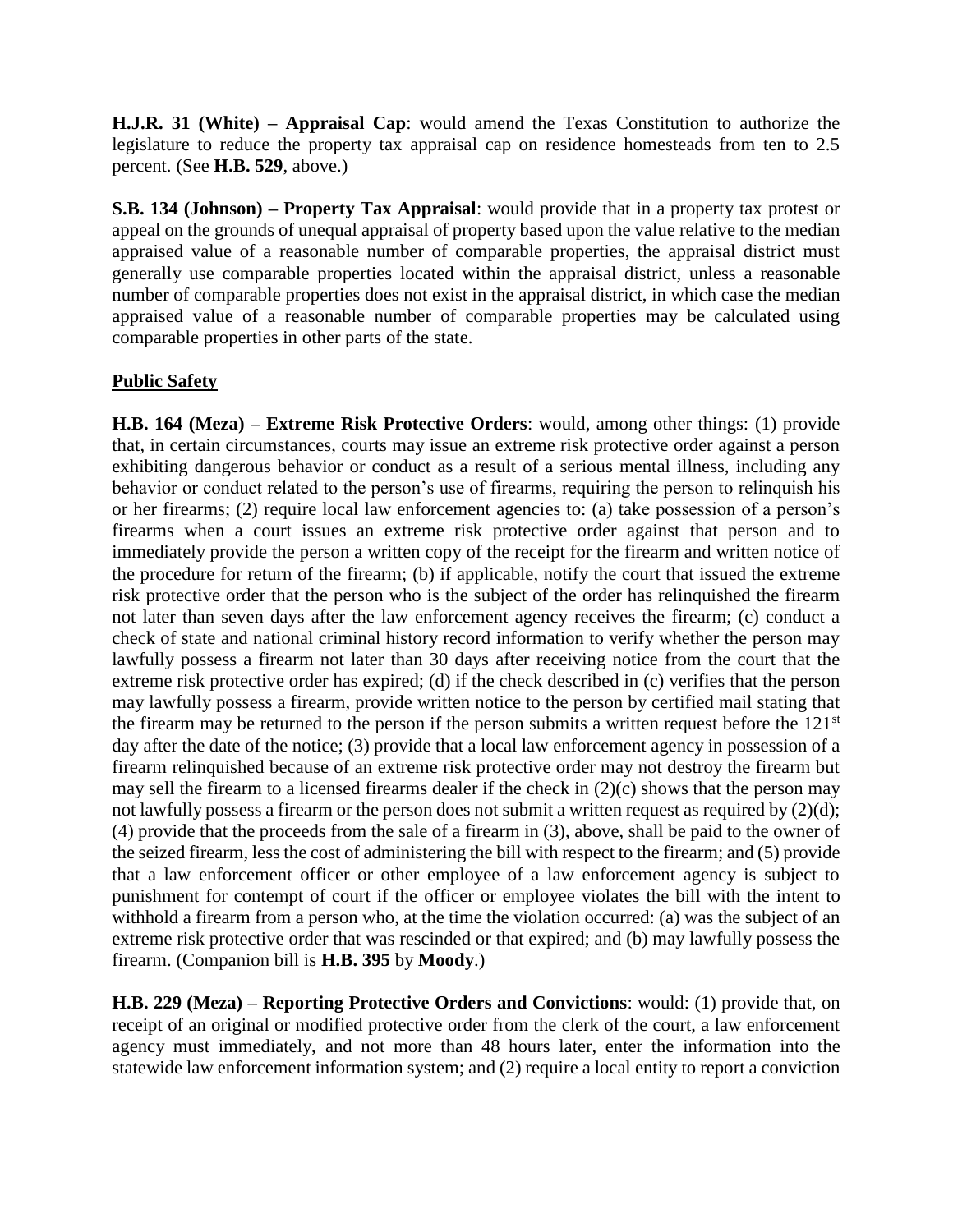that would prohibit a person from possessing a firearm under state or federal law to the Texas Department of Public Safety not later than 48 hours after the judgment of conviction is entered.

**H.B. 234 (Ortega) – Large-Capacity Magazines**: would: (1) create a criminal offense for the unlawful possession or transfer of a large-capacity magazine; and (2) provide that it is a defense to prosecution under (1) if the actor engaged in the conduct while in the discharge of official duties, or directly in route to an assignment, as a peace officer.

**H.B. 236 (Bernal) – Licensed Carry**: would provide that, in relation to the notice required to prohibit licensed carry (e.g., "30.06" and "30.07" signs): (1) the Department of Public Safety (DPS) shall adopt rules that prescribe the size of a sign and the lettering on the signs; (2) the rules may not require that the signs be larger than 8.5 inches by 11 inches for each language in which the sign must be posted; (3) DPS by rule shall adopted a Spanish translation of the language required to be on the signs; and (4) DPS shall make available on its website a printable copy of the English and Spanish versions of the signs.

**H.B. 238 (Meza) – Ammunition and Firearms**: would remove certain prohibitions against a city adopting regulations related to ammunition and firearms.

**H.B. 239 (Murr) – Drug Free Zones**: would increase certain controlled substance offenses to a felony of the first degree if it is shown at trial that the offense was committed in, on, or within 1,000 feet of any real property that is owned, rented, or leased to a school or school board, the premises of public or private youth center, a playground, or on a school bus.

**H.B. 241 (Ortega) – Assault Weapons**: would: (1) create a criminal offense for the unlawful possession or transfer of an assault weapon; (2) provide that it is a defense to prosecution under (1) if the actor engaged in the conduct while in the discharge of official duties, or directly in route to an assignment, as a peace officer; (3) except assault weapons from certain requirements when a law enforcement agency holds the weapon in connection with a seizure; (4) prohibit a peace officer or retired peace officer from purchasing an assault weapon from his/her department; and (5) amend certain use of force provisions.

**H.B. 251 (S. Thompson) – Asset Forfeiture**: would, with certain exceptions, repeal the law related to civil asset forfeiture and establish criminal asset forfeiture in this state, and among other things: (1) authorize a convicting court to order a person convicted of an offense subject to forfeiture to forfeit certain property, but only after the state establishes by clear and convincing evidence that the requirements for forfeiture are met or enters into a court-approved plea agreement for the forfeiture of the property; (2) provide that contraband is not subject to forfeiture, but is subject to seizure and must be disposed in accordance with state law; (3) establish procedures for the seizure of real and personal property and for the defendant to challenge the seizure; (4) provide that a forfeiture proceeding must be held following the trial of the related alleged offense; (5) authorize a defendant, at any time following a forfeiture determination, to petition the court to determine whether the forfeiture is unconstitutionally excessive; (6) prohibit the property of an innocent owner from being forfeited; (7) prohibit a law enforcement agency from: (a) retaining any forfeited or abandoned property for the agency's use; or (b) selling any forfeited or abandoned property directly or indirectly to an employee, a person related to an employee, or another law enforcement agency; (8) require law enforcement agencies to report certain forfeiture information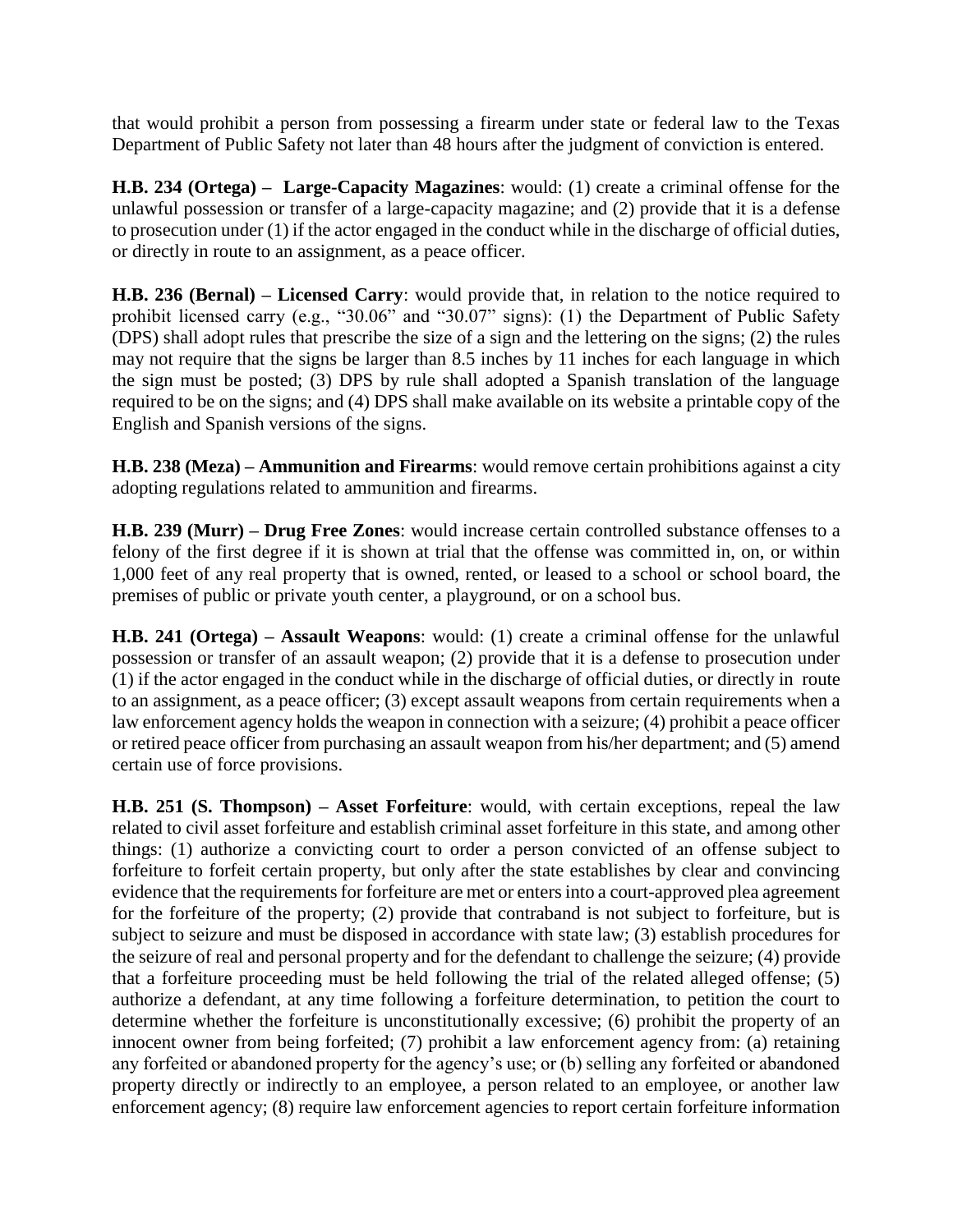to the Department of Public Safety; (9) require a law enforcement agency to return property under certain circumstances and make the agency responsible for any damage, storage fees, and related costs applicable to the property; and (10) prohibit the transfer of seized property to the federal government, with some exceptions.

**H.B. 266 (S. Thompson) – Criminal Penalties for Drug Possession**: would reduce the criminal penalties for possession of small amounts of Penalty Group 1 controlled substances.

**H.B. 268 (Meza) – Prohibiting Chokeholds**: would provide that the use of any force, by any person, including a peace officer or person acting in and at the direction of an officer, in connection with the arrest of another person, is not a justified use of force if such force is used in a manner that impedes the normal breathing or circulation of the blood of the person by applying pressure to the person's throat or neck or by blocking the person's nose or mouth.

**H.B. 272 (Meza) – No-Knock Entries**: would, among other things, provide that not later than December 1, 2022, a law enforcement agency that employs peace officers who enter, for the purpose of executing a warrant, into a building or other place without giving notice of the officer's authority or purpose before entering (no-knock entry) shall report to the Department of Public Safety, on a form prescribed by the department, the following information for the period beginning on November 1, 2021, and ending on October 31, 2022: (1) the number of no-knock entries performed by peace officers employed by the law enforcement agency; and (2) for each no-knock entry performed: (a) whether any peace officer suffered an injury or death as a result of the entry and a description of each injury and cause of death, as applicable; (b) whether any other person suffered an injury or death as a result of the entry and a description of each injury and cause of death, as applicable; (c) if the entry was performed for the purpose of executing a search warrant, a description of the property to be searched for and of any property seized; (d) if the entry was performed for the purpose of executing an arrest warrant, the name of the person whose arrest was ordered and the offense the person was accused of committing; and (e) the name of the person arrested.

**H.B. 274 (Meza) – Cite and Release**: would: (1) provide that each law enforcement agency, in consultation with judges, prosecutors, commissioners courts, city council, and residents located within the agency's jurisdiction, shall adopt a written policy regarding the issuance of citations for misdemeanor offenses, including traffic offenses, that are punishable by fine only; (2) provide that such policy must: (a) provide a procedure for a peace officer, on a person's presentation of appropriate identification, to verify the person's identity and issue a citation to the person; (b) comply with current law; and (c) ensure judicial efficiency, law enforcement efficiency and effectiveness, and community safety; (3) provide that a peace officer or any other person may not, without a warrant, arrest an offender who commits only one or more offenses punishable by fine only, other than certain assaultive offense, public intoxication, or offenses related to alcohol and minors, unless the officer or person has probable cause to believe that: (a) the failure to arrest the offender creates a clear and immediate danger to the offender or the public; (b) the failure to arrest the offender will allow the continued breach of the public peace; or (c) the offender will not appear in court in accordance with the citation; (4) provide that, notwithstanding current law, a peace officer may not arrest, without a warrant, a person who commits one or more offenses punishable by fine only, other than certain assaultive offenses, public intoxication or offenses related to minors and alcohol, unless the officer has probable cause as described in (3), above; (5) amend current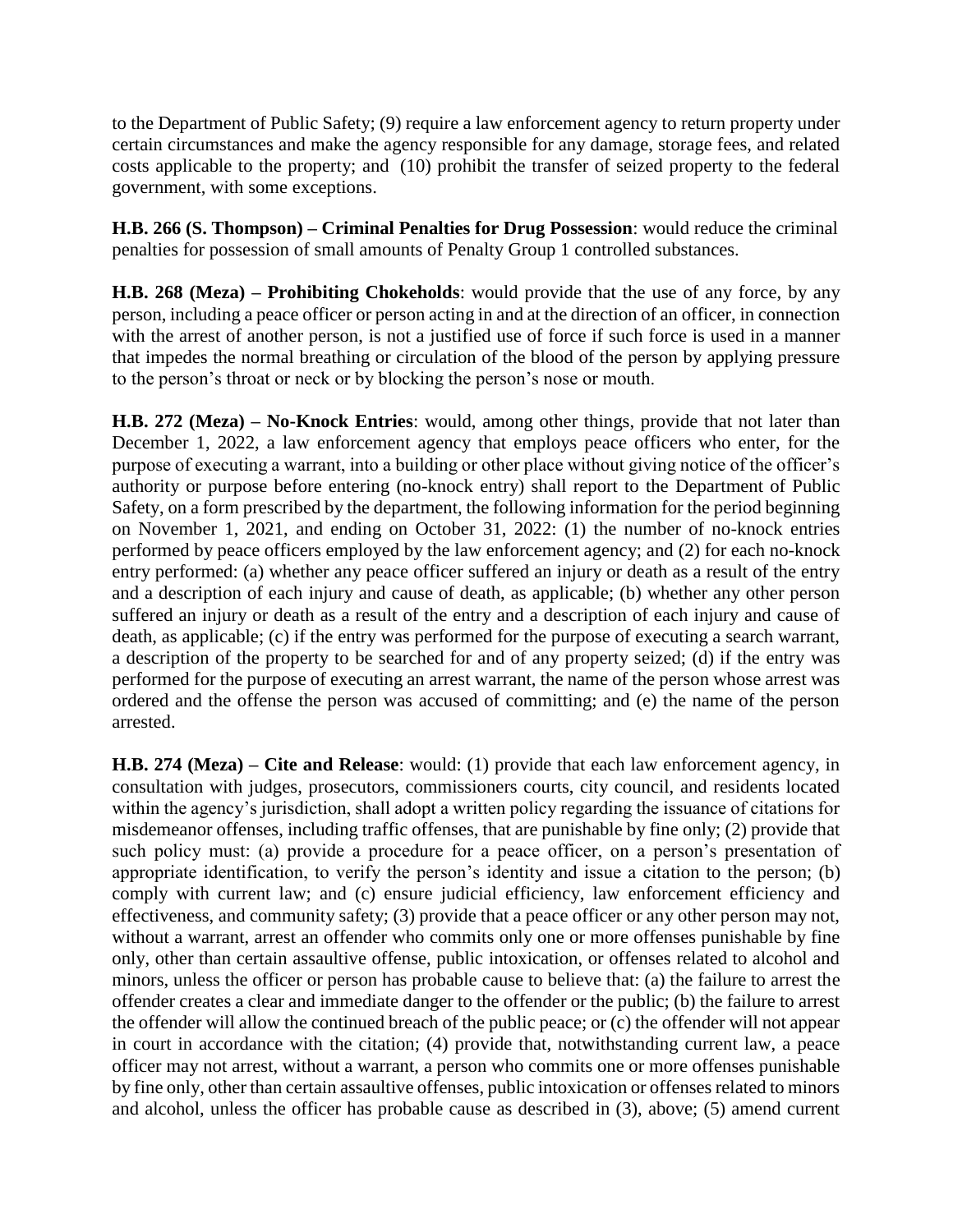law to provide that a peace officer who is charging a person, including a child, with committing a misdemeanor punishable by fine only, other than for certain assaultive offenses, public intoxication or offenses related to minors and alcohol, shall instead of taking the person before a magistrate, issue a citation to the person; (6) provide that peace officer charging a person, including a child, with committing an offense that is a misdemeanor punishable by fine only for certain assaultive offenses or offenses related to minors and alcohol, may instead of taking such person before a magistrate, issue a citation to that person; (7) amend current law to provide that a peace officer may not arrest a person found committing only one or more misdemeanors, related to traffic offenses, punishable by fine only unless the person has probable cause as described in (3), above; and (8) amend current law to provide that unless authorized to arrest a person for violation of a traffic rule, an peace officer shall issue a citation to a person if the offense for violation of a traffic rule is a misdemeanor that is punishable by fine only.

**H.B. 299 (Springer) – Unlicensed Carry**: would: (1) grant authority to carry a handgun to an unlicensed person who is at least 21 years old, has not been convicted of a felony, is qualified under federal law to purchase and possess a handgun, is not a member of a criminal gang, carries the handgun in a concealed manner or in a holster, and meets certain other legal requirements; and (2) provide various regulatory changes to address a person who is unlicensed, but otherwise legally authorized to carry a handgun under (1).

**H.B. 304 (Springer) – Licensed Carry**: would, among other things: (1) authorize a license holder to carry in many places that carrying is currently prohibited, such as any property owned by a governmental entity, in a bar, in a courtroom, or into the secured area of an airport; (2) attempt to clarify that a license holder is prohibited from carrying a handgun only on the portion of: (a) any grounds or building on which an activity sponsored by a school or educational institution is being conducted; or (b) the premises of a polling place where voting or other election-related activities are occurring on the day of an election or during early voting; and (3) reduce the penalties that can be imposed when a license holder carries into an impermissible area.

**H.B. 307 (Collier) – Criminal Penalties for Marihuana Possession**: would provide a defense to possession of certain consumable hemp products containing a controlled substance or marihuana if: (1) the person possesses a product that purports by the product's label to contain a consumable hemp product that is authorized under state or federal law; (2) the product described by (1), above, contains a controlled substance or marihuana, other than the substances extracted from hemp in the otherwise legal concentrations; and (3) the person purchased the product described by (1), above, from a retailer the person reasonably believed was authorized to sell a consumable hemp product.

**H.B. 312 (Collier) – Implicit Bias Training**: would provide that: (1) as part of the minimum curriculum requirements for law enforcement training, each officer shall complete an implicit bias training program developed by the State Board of Education and the Texas Commission on Law Enforcement not later than the second anniversary of the date the officer is licensed unless the officer completes the training as part of the officer's basic training course; and (2) provide that the required police officer continuing education program shall include training that consists of deescalation techniques to facilitate interaction with members of the public, including techniques to recognize and address implicit bias.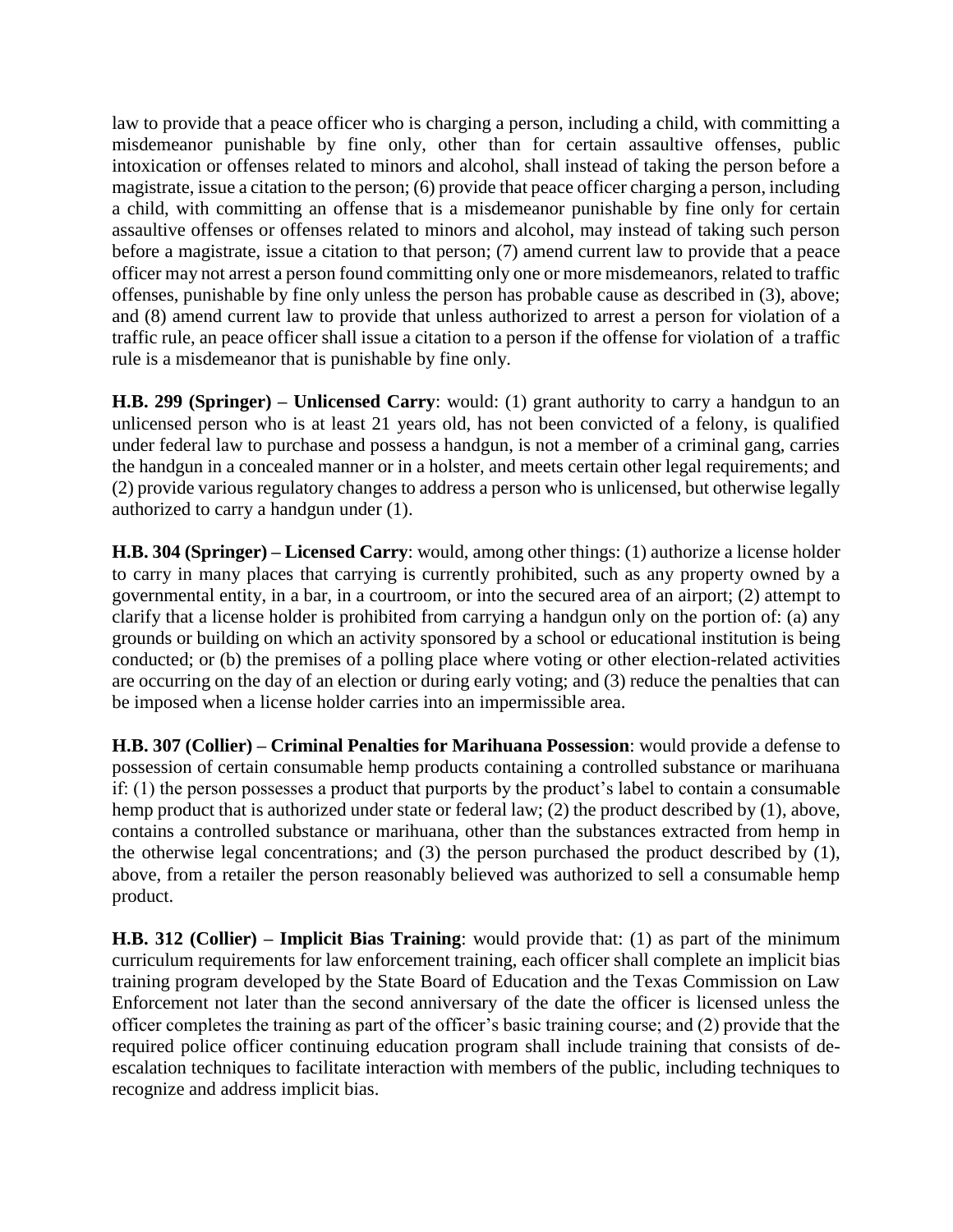**H.B. 313 (Collier) – Mental Health Police Certification**: would amend the requirements for certifying an peace officer as a special officer for offenders with mental impairments to include: (1) completion of a training program on acquired and traumatic brain injuries; (2) completion of a training program on veterans with combat-related trauma, post-traumatic stress, post-traumatic stress disorder, or a traumatic brain injury; and (3) passing an examination that includes knowledge and recognition of a person with the characteristics and symptoms of mental illness or an intellectual or developmental disability.

**H.B. 323 (P. King) – Accreditation Grant Program**: would, among other things, provide that the Governor's criminal justice division shall establish and administer a grant program to provide financial assistance, in an amount that does not exceed \$5,000, to a law enforcement agency for purpose of: (1) obtaining or maintaining recognition through the Texas Police Chiefs Association Law Enforcement Best Practices Recognition Program; (2) becoming accredited or maintaining accreditation by the Commission on Accreditation for Law Enforcement Agencies, Inc.; or (3) becoming accredited or maintaining accreditation by an association or organization designated by the division.

**H.B. 336 (Cain) – Prohibition of Extreme Risk Protective Orders**: would, among other things: (1) define an "extreme risk protective order" as a court order, warrant, or executive order issued against a person that is not issued based on the person's conduct constituting an offense and has the primary purpose of reducing the risk of death or injury related to a firearm by: (a) prohibiting a person from owning, possessing, or receiving a firearm; or (b) requiring a person to surrender a firearm or otherwise removing a firearm from a person; (2) preempt cities from adopting a rule, ordinance, order, policy, or other similar measure relating to an extreme risk protective order unless state law specifically authorizes it; and (3) create a state jail offense if a person enforces or attempts to enforce an extreme risk protective order against another person in this state.

**H.B. 345 (Rose) - Authority of Peace Officers**: would: (1) amend current law to give a peace officer discretion to, if authorized: (a) interfere without warrant to prevent or suppress a crime; and (b) arrest offenders without warrant so that they may be taken before a magistrate and tried; (2) repeal current law requiring a peace officer to summon aid from a sufficient number of citizens of his county whenever such officer meets resistance in discharging any duty imposed upon him by laws; and (3) repeal current law requiring a peace officer to report to the district or county attorney any person who, after being summoned by the officer to assist the officer in performing any duty, refuses to obey the officer.

**H.B. 346 (Rose) – Prohibiting Chokeholds**: would provide that the use of any force, by any person, including a peace officer or person acting in and at the direction of an officer, in connection with the arrest of another person, is not justified if such force is used in a manner that impedes the normal breathing or circulation of the blood of the person by applying pressure to the person's throat, neck, or torso or by blocking the person's nose or mouth.

**H.B. 356 (Sherman) – Affidavit for Installation and Use of Mobile Tracking Device**: would, among other things, require a peace officer's affidavit to provide facts and circumstances in his or her affidavit that show probable cause (instead of reasonable suspicion under current law) that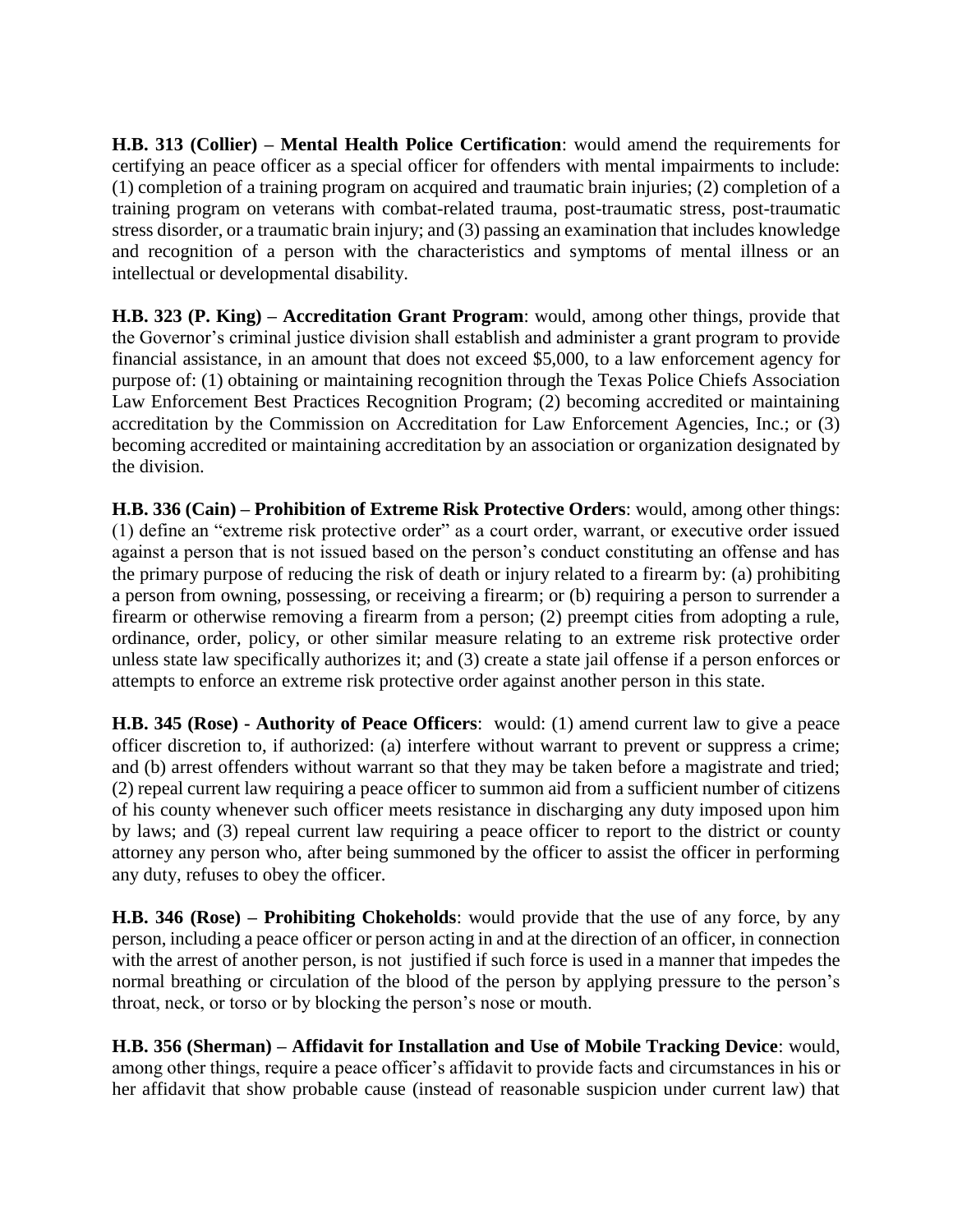criminal activity has been, is, or will be committed and the installation and use of a mobile tracking device is likely to produce information that is material to an ongoing criminal investigation of that criminal activity in order for a district judge to issue an order for the installation and use of a mobile tracking device. (Companion bill is **S.B. 112** by **West**.)

**H.B. 367 (Sherman) – Hate Crimes**: would: (1) require a local law enforcement agency receiving notice of a judgment of a crime committed because of bias or prejudice promptly to enter the information into the National Crime Information Center and the Texas Crime information Center; and (2) create a criminal offense for a person convicted of certain crimes based on bias or prejudice to possess a weapon before the fifth anniversary of the later of the date of the person's release from confinement following the conviction or the date of the person's release from supervision under community supervision, parole, or mandatory supervision, as applicable.

**H.B. 377 (R. Smith) – Alert for Missing Persons Experiencing Mental Health Crisis**: would: (1) add a missing person experiencing a mental health crisis to the list of persons for which a local law enforcement agency may request the Department of Public Safety to issue a statewide alert; and (2) define "person experiencing a mental health crisis" as a person who is experiencing a mental health crisis and, due to that crisis, poses a danger to the person or to others.

**H.B. 395 (Moody) – Extreme Risk Protective Orders**: would, among other things: (1) provide that, in certain circumstances, courts may issue an extreme risk protective order against a person exhibiting dangerous behavior or conduct as a result of a serious mental illness, including any behavior or conduct related to the person's use of firearms, requiring the person to relinquish his or her firearms; (2) require local law enforcement agencies to: (a) take possession of a person's firearms when a court issues an extreme risk protective order against that person and to immediately provide the person a written copy of the receipt for the firearm and written notice of the procedure for return of the firearm; (b) if applicable, notify the court that issued the extreme risk protective order that the person who is the subject of the order has relinquished the firearm not later than seven days after the law enforcement agency receives the firearm; (c) conduct a check of state and national criminal history record information to verify whether the person may lawfully possess a firearm not later than 30 days after receiving notice from the court that the extreme risk protective order has expired; (d) if the check described in (c) verifies that the person may lawfully possess a firearm, provide written notice to the person by certified mail stating that the firearm may be returned to the person if the person submits a written request before the  $121<sup>st</sup>$ day after the date of the notice; (3) provide that a local law enforcement agency in possession of a firearm relinquished because of an extreme risk protective order may not destroy the firearm but may sell the firearm to a licensed firearms dealer if the check in (2)(c) shows that the person may not lawfully possess a firearm or the person does not submit a written request as required by (2)(d); (4) provide that the proceeds from the sale of a firearm in (3), above, shall be paid to the owner of the seized firearm, less the cost of administering the bill with respect to the firearm; and (5) provide that a law enforcement officer or other employee of a law enforcement agency is subject to punishment for contempt of court if the officer or employee violates the bill with the intent to withhold a firearm from a person who, at the time the violation occurred: (a) was the subject of an extreme risk protective order that was rescinded or that expired; and (b) may lawfully possess the firearm. (Companion bill is **H.B. 164** by **Meza**.)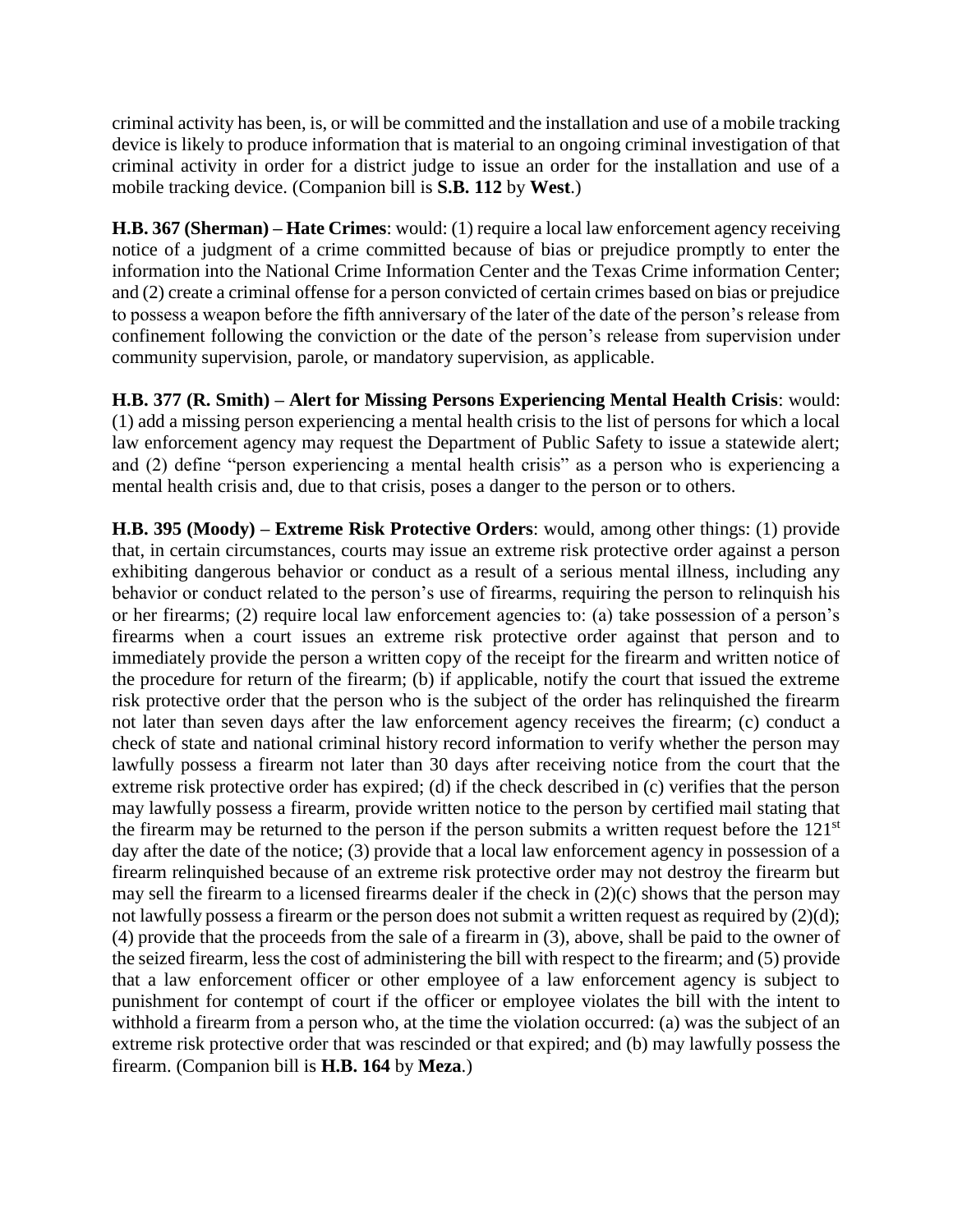**H.B. 402 (Hernandez) – Asset Forfeiture**: would allow the head of a law enforcement agency to use any portion of the gross amount credited to the agency's special forfeited property fund from the forfeiture of contraband gained from a human trafficking offense to cover the costs of a contract with a city program to provide services to domestic victims of trafficking.

**H. B. 418 (Sherman) - Prohibiting Chokeholds**: would provide that the use of any force, by any person, including a peace officer or person acting in and the direction of an officer, in connection with the arrest of another person, is not a justified use of force if such force is used in a manner that impedes the normal breathing or circulation of the blood of the person by applying pressure to the person's throat, neck, or torso or by blocking the person's nose or mouth. (This bill is identical to **H.B. 346** and **S.B. 69** by **Rose** and **Miles**, respectively.)

**H.B. 421 (Cortez) – Notice to Adult Victims of Family Violence**: would add to the notice of victim's legal rights and remedies that a peace officer who investigates a family violence allegation or who responds to a disturbance call that may involve family violence gives to the victim: (1) information about terminating a lease; (2) information about retrieving important items of personal property from a residence; and (3) an instruction to consult a legal aid office, prosecuting attorney, or private attorney for assistance obtaining the proper document or court order to terminate a lease or enter a residents to get important personal property.

**H.B. 435 (Gervin-Hawkins) – Public Transportation System Vehicles**: would increase the criminal penalty for certain offenses committed in a vehicle operated by a public transportation system.

**H.B. 439 (Canales) – Marihuana Concentrate**: would: (1) define marihuana concentrate as the resin extracted from marihuana or a compound, manufacture, salt, derivative, mixture, or preparation of the resin; and (2) add marihuana concentrate as a controlled substance subject to criminal penalties for possession or delivery or marihuana concentrate. (Companion bill is **S.B. 151** by **N. Johnson**.)

**H.B. 441 (Zwiener) – Criminal Penalties for Possession of Marihuana**: would: (1) reduce criminal penalties for the possession of one ounce or less of marihuana and possession of drug paraphernalia; (2) provide that a peace officer may not arrest an individual without a warrant for possession of one ounce or less of marihuana or possession of drug paraphernalia; and (3) provide that a person may apply and pay a fee to expunge a criminal complaint for possession of one ounce or less of marihuana or drug paraphernalia in certain circumstances.

**H.B. 446 (Allison) – Public Monuments**: would increase the criminal penalty for the offense of criminal mischief involving the damage or destruction of a public monument.

**H.B. 447 (Moody) – Cannabis**: would: (1) authorize the possession, use, cultivation, manufacture, distribution, sale, and testing of cannabis and cannabis products; (2) authorize the licensing of dispensing organizations; (3) authorize an application fee for licenses to operate a dispensing organization; (4) preempt cities from enacting, adopting, or enforcing a rule, ordinance, order, resolution, or other regulation that prohibits or unreasonably restricts the cultivation, production, processing, dispensing, transportation, or possession of cannabis or cannabis products or the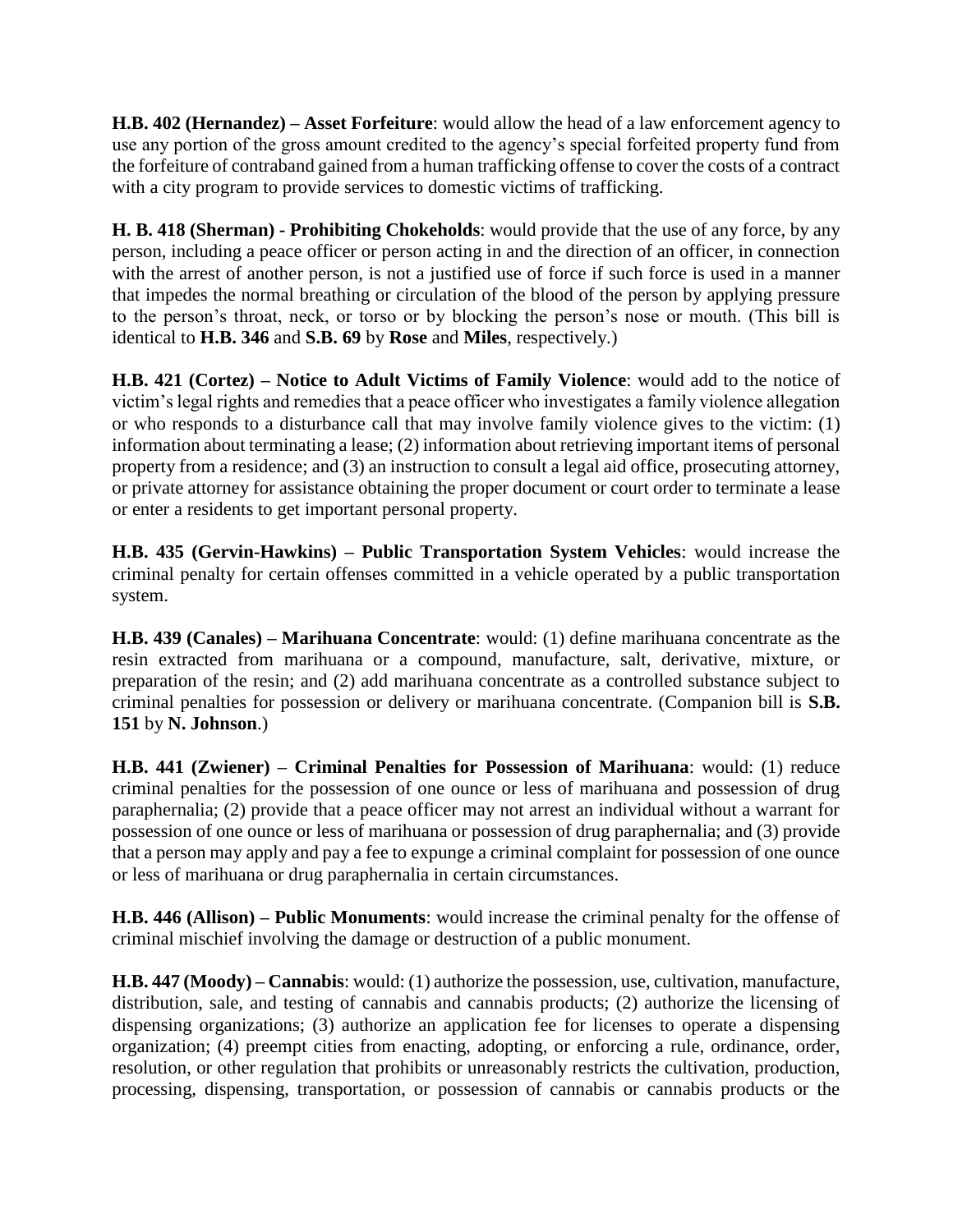operation of a cannabis grower, cannabis establishment, cannabis secure transporter, or cannabis testing facility as authorized by the bill; (5) provide that cities may adopt regulations consistent with the bill governing the hours of operation, location, manner of conducting business, and number of cannabis growers, cannabis establishments, or cannabis testing facilities; (6) provide for certain criminal penalties; and (7) provide for a tax on cannabis or cannabis products, 10% of which would go to cities in which cannabis establishments are located in proportion to number of cannabis establishments.

**H.B. 459 (Shaheen)** - **Suspicious Activity**: would prohibit a civil lawsuit against a person who reports suspicious activity to an appropriate law enforcement authority if the person acted: (1) as a reasonable person would in the same or similar circumstances; and (2) with a reasonable belief that the suspicious activity constituted or was in furtherance of a crime, including an act of terrorism.

**H.B. 461 (Shaheen) – Super-Intensive Supervision Program**: would require a law enforcement agency to execute, as soon as practicable, a warrant: (1) that is directed to the agency; and (2) issued for the return of a releasee in the super-intensive supervision program based on a violation of a condition of parole or mandatory supervision related to the electronic monitoring of the releasee.

**H.B. 492 (Wu) – No-Knock Entries**: would prohibit a magistrate, including a municipal judge, from issuing an arrest or search warrant that authorizes a peace officer from entering, for the purpose of executing a warrant, into a building or other place without giving notice of the officer's authority or purpose before entering (a no-knock entry). (Companion bill is **S.B. 175** by **Miles**.)

**H.B. 496 (Wu) – Display of Identification**: provides that a peace officer: (1) who is discharging an official duty and not undercover shall: (a) display in a visible manner at all times the officer's first and last name and badge number or other identification number; and (b) provide the officer's first and last name and badge number of other identification number to any person on request; (2) wearing riot gear that includes a helmet or a shield is considered to have complied with (1), above, only if the officer displays the required information on each of those items, as applicable; and (3) commits an offense if the officer violates (1)(b), and such offense is a Class C misdemeanor.

**H.B. 498 (Wu) – Criminal Penalties for Possession of Marihuana**: would reduce criminal penalties for the possession of one ounce or less of marihuana.

**H.B. 558 (White) – Blood Specimen**: would, for certain arrests for an intoxication and alcoholic beverage offense involving the operation of a motor vehicle or a watercraft: (1) require the taking of a specimen of a person's blood if at the time of the arrest, the arresting peace officer reasonably believes that as a direct result of the accident any individual has died or will die; and (2) require the taking of a specimen of a person's blood or breath at the time of the arrest, if the arresting peace officer reasonably does not believe that as a direct result of the accident any individual has died or will die, but believes as a direct result of the accident, an individual other than the person has: (a) suffered serious bodily injury; or (b) has suffered bodily injury and has been transported to a hospital or other medical facility.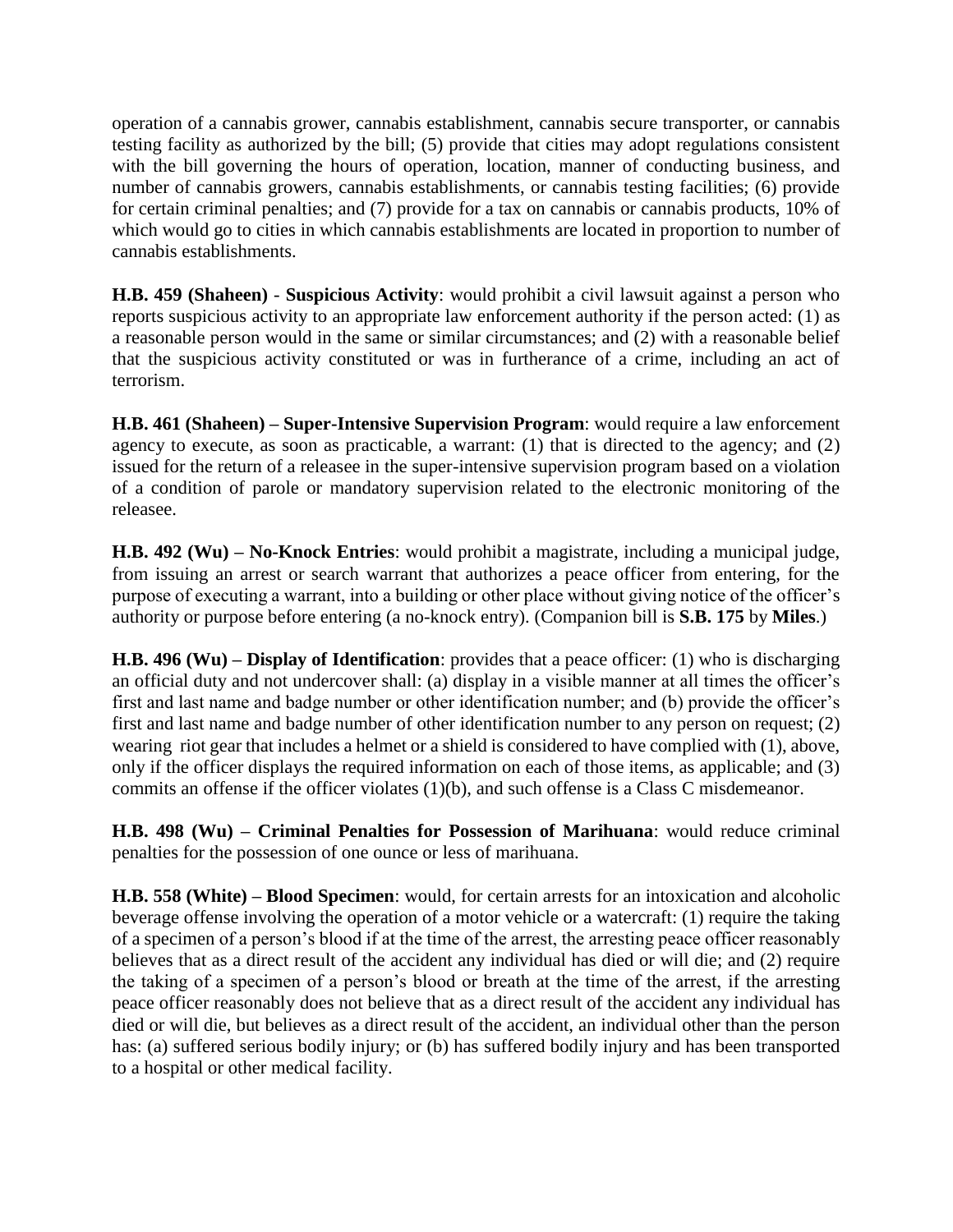**H.B. 562 (Meza) – De-escalation Policy**: would provide that, no later than January 1, 2022, each law enforcement agency adopt a detailed written policy regarding the use of force by its peace officers that must: (1) emphasize the use of conflict de-escalation techniques; and (2) authorize force to be used only after attempts to de-escalate a situation have failed.

**H.B. 563 (Meza) – Law Enforcement Intervention Policy**: would provide that, no later than January 1, 2022, each law enforcement agency shall adopt a detailed written policy requiring its peace officers to intervene to stop or prevent another peace officer from: (1) using excessive force against a person suspected of committing an offense, if an ordinary, prudent peace officer would intervene under the same or similar circumstances; or (2) committing an offense.

**H.B. 579 (Dutton) – SWAT Teams**: would provide that: (1) a law enforcement agency may not create or administer a SWAT team unless: (a) each law enforcement officer on that team is equipped with a body worn camera; and (b) the law enforcement agency establishes policies and procedures to ensure that body worn cameras: (i) are activated and recording during all team action; and (ii) continue recording until all suspects present at the scene have been arrested or released from custody or all law enforcement personnel have left the premises; (2) a law enforcement agency administering a SWAT team shall adopt a policy designed to limit the deployment of that team to situations involving an imminent threat of serious bodily injury to law enforcement officers or the public, except that the existence of a legally owned firearm in the home of an individual does not in itself constitute evidence of an imminent threat; (3) the decision to deploy a SWAT team must be based on consideration of: (a) any available evidence indicating an imminent threat to a person or officer; and (b) whether conditions are such that the suspect cannot reasonably be apprehended using routine methods; (4) when a SWAT team is deployed for a planned warrant service or for an incident not involving ongoing violence: (a) the basis for believing an imminent threat exists must be reviewed and approved by a supervisor at the level of captain or above before the deployment occurs; and (b) the supervisor described by (4)(a), above, must provide in advance of the deployment written justification for any execution of a warrant after sunset and before sunrise; (5) each law enforcement agency administering a SWAT team shall annually report, to the agency's local governing body, information about team deployments and training that include: (a) each date on which the SWAT team was deployed; (b) the location for each incident involving the deployment of the SWAT team; (c) the specific reason for the deployment, including a short description of the evidence of an imminent threat or the existence of a tip by an undercover or anonymous informant; (d) a listing of military or forcible entry equipment used, if any; (e) if known, the age, gender, and race or ethnicity of each injured or deceased person involved in the incident; (f) list of any controlled substances, weapons, contraband, or other evidence of crime seized from the premises or from any persons; (g) whether any person used, exhibited, or carried a deadly weapon during the incident; (h) whether the incident occurred as a result of an investigation of an offense involving a controlled substance; and (i) the training and education completed by the SWAT team collectively and for the SWAT team certified officers individually; (6) a person who suffers serious bodily injury as a result of a SWAT team action, or an immediate family member of a person who suffered serious bodily injury or died as a result of a SWAT team action, is entitled to receive a copy of any video or audio recording made by the team and containing footage of the action, and such person or family member must submit a request for the recording to the law enforcement agency administering the applicable SWAT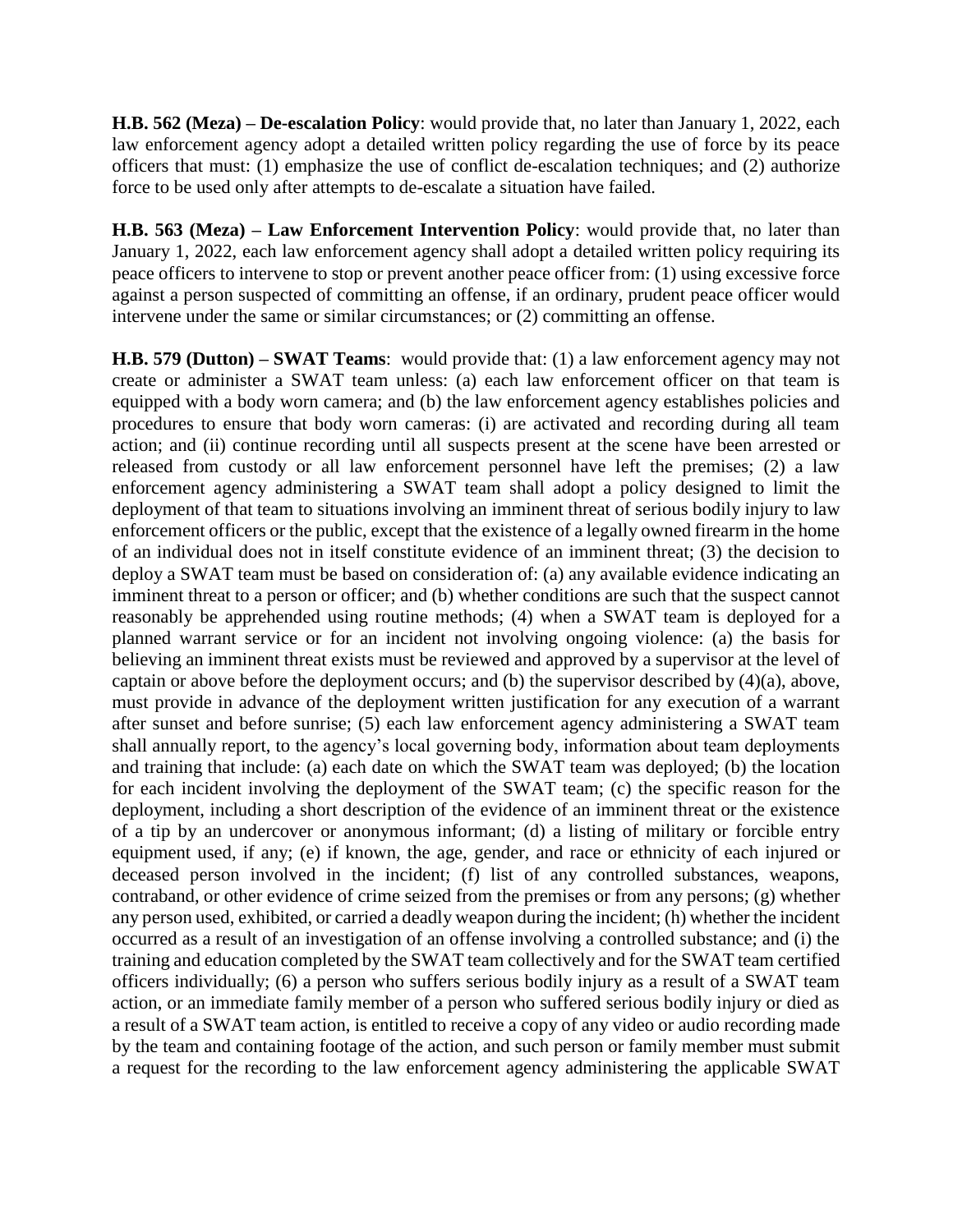team; and (7) the Texas Commission on Law Enforcement shall create, among other things, training curriculum and standards for certification as a SWAT team member.

**H.B. 585 (Cole) – Criminal Penalties for Possession of Marihuana**: would reduce criminal penalties for certain crimes involving the possession of marihuana.

**H.J.R. 28 (Larson) – Medical Marihuana**: would amend the Texas Constitution to provide that the legislature by law shall authorize and regulate the possession, cultivation, and sale of cannabis for medical use in Texas. (Companion bill is **H.J.R. 11** by **Reynolds**.)

**S.B. 84 (Miles) – Extreme Risk Protective Orders**: would, among other things: (1) provide that, in certain circumstances, courts may issue a lethal violence protective order against a person exhibiting dangerous behavior or conduct, including any behavior or conduct related to the person's use of firearms, requiring the person to relinquish his or her firearms; (2) require local law enforcement agencies to: (a) take possession of a person's firearms when a court issues an lethal violence protective order against that person and to immediately provide the person a written copy of the receipt for the firearm and written notice of the procedure for return of the firearm; (b) if applicable, notify the court that issued the lethal violence protective order that the person who is the subject of the order has relinquished the firearm not later than seven days after the law enforcement agency receives the firearm; (c) conduct a check of state and national criminal history record information to verify whether the person may lawfully possess a firearm not later than 30 days after receiving notice from the court that the lethal violence protective order has expired; (d) if the check described in (c) verifies that the person may lawfully possess a firearm, provide written notice to the person by certified mail stating that the firearm may be returned to the person if the person submits a written request before the  $121<sup>st</sup>$  day after the date of the notice; (3) provide that a local law enforcement agency in possession of a firearm relinquished because of a lethal violence protective order may not destroy the firearm but may sell the firearm to a licensed firearms dealer if the check in (2)(c) shows that the person may not lawfully possess a firearm or the person does not submit a written request as required by (2)(d); and (4) provide that the proceeds from the sale of a firearm in (3) shall be paid to the owner of the seized firearm, less the cost of administering this article with respect to the firearm.

**S.B. 90 (Menéndez) – Medical Marihuana**: would: (1) authorize the possession, use, cultivation, distribution, transportation, and delivery of medical cannabis for medical use by qualifying patients with certain debilitating medical conditions; (2) provide for medical cannabis registry identification cards; (3) authorize the licensing of dispensing organizations and testing facilities; and (4) authorize an application fee for licenses to operate a dispensing organization. (Companion bill is **H.B. 94** by **Reynolds**.)

**S.B. 92 (Menéndez) – Immigration**: would repeal certain provisions governing state and local enforcement of immigration laws and other provisions related to immigration law, such as the requirement that a law enforcement agency honor a detainer request.

**S.B. 110 (West) – Extreme Risk Protective Orders**: would, among other things: (1) provide that, in certain circumstances, courts may issue an extreme risk protective order against a person exhibiting dangerous behavior or conduct as a result of a serious mental illness, including any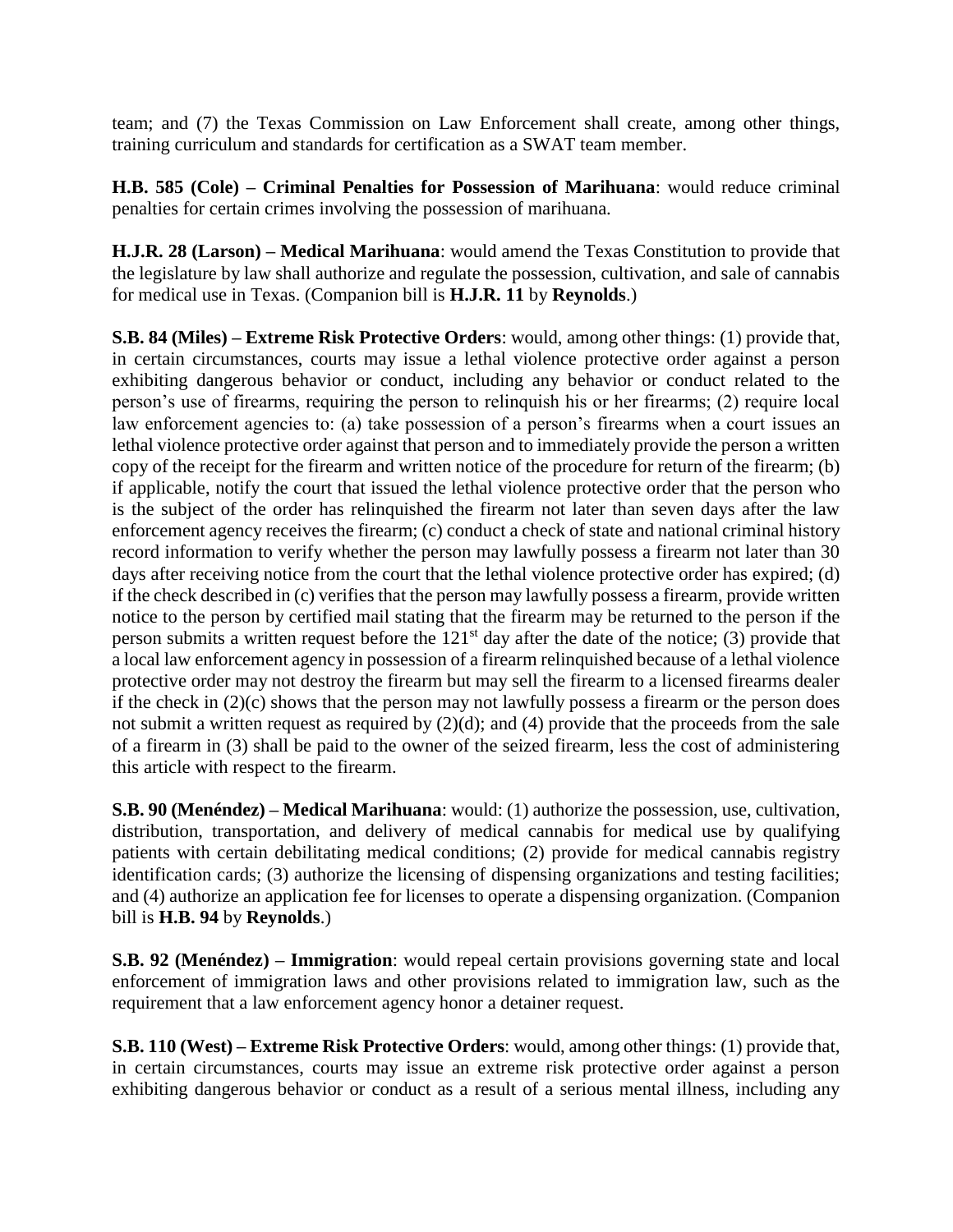behavior or conduct related to the person's use of firearms, requiring the person to relinquish his or her firearms; (2) require local law enforcement agencies to: (a) take possession of a person's firearms when a court issues an extreme risk protective order against that person and to immediately provide the person a written copy of the receipt for the firearm and written notice of the procedure for return of the firearm; (b) if applicable, notify the court that issued the extreme risk protective order that the person who is the subject of the order has relinquished the firearm not later than seven days after the law enforcement agency receives the firearm; (c) conduct a check of state and national criminal history record information to verify whether the person may lawfully possess a firearm not later than 30 days after receiving notice from the court that the extreme risk protective order has expired; (d) if the check described in (c) verifies that the person may lawfully possess a firearm, provide written notice to the person by certified mail stating that the firearm may be returned to the person if the person submits a written request before the 121<sup>st</sup> day after the date of the notice; (3) provide that a local law enforcement agency in possession of a firearm relinquished because of an extreme risk protective order may not destroy the firearm but may sell the firearm to a licensed firearms dealer if the check in (2)(c) shows that the person may not lawfully possess a firearm or the person does not submit a written request as required by (2)(d); (4) provide that the proceeds from the sale of a firearm in (3) shall be paid to the owner of the seized firearm, less the cost of administering this article with respect to the firearm; and (5) provide that a law enforcement officer or other employee of a law enforcement agency is subject to punishment for contempt of court if the officer or employee violates the bill with the intent to withhold a firearm from a person who, at the time the violation occurred: (a) was the subject of an extreme risk protective order that was rescinded or that expired; and (b) may lawfully possess the firearm.

**S.B. 111 (West) – Duties of Law Enforcement Agency**: would provide: (1) that a law enforcement agency filing a case with an attorney representing the state in a criminal case, including a city attorney, shall submit to the attorney a written statement by an employee of such agency with knowledge of the case acknowledging that all documents, items, and information in the possession of the agency that are required to be disclosed to the defendant as discovery have been transmitted to the attorney; and (2) that at any time after the case is filed with the attorney representing the state the law enforcement agency discovers or acquires any additional document, item, or information required to be disclosed to the defendant, an employee of the agency shall promptly transmit such document to the attorney.

**S.B. 112 (West) – Affidavit for Installation and Use of Mobile Tracking Device**: would, among other things, require a peace officer's affidavit to provide facts and circumstances in his or her affidavit that show probable cause (instead of reasonable suspicion under current law) that criminal activity has been, is, or will be committed and the installation and use of a mobile tracking device is likely to produce information that is material to an ongoing criminal investigation of that criminal activity in order for a district judge to issue an order for the installation and use of a mobile tracking device. (Companion bill is **H.B. 356** by **Sherman**.)

**S.B. 140 (Gutierrez) – Marihuana**: would, among other things: (1) authorize the cultivation, manufacture, distribution, sale, testing, possession, and use of cannabis and cannabis products; (2) authorize the possession, use, cultivation, distribution, transportation, and delivery of medical cannabis and the licensing of medical cannabis dispensing organizations; (3) prohibit a political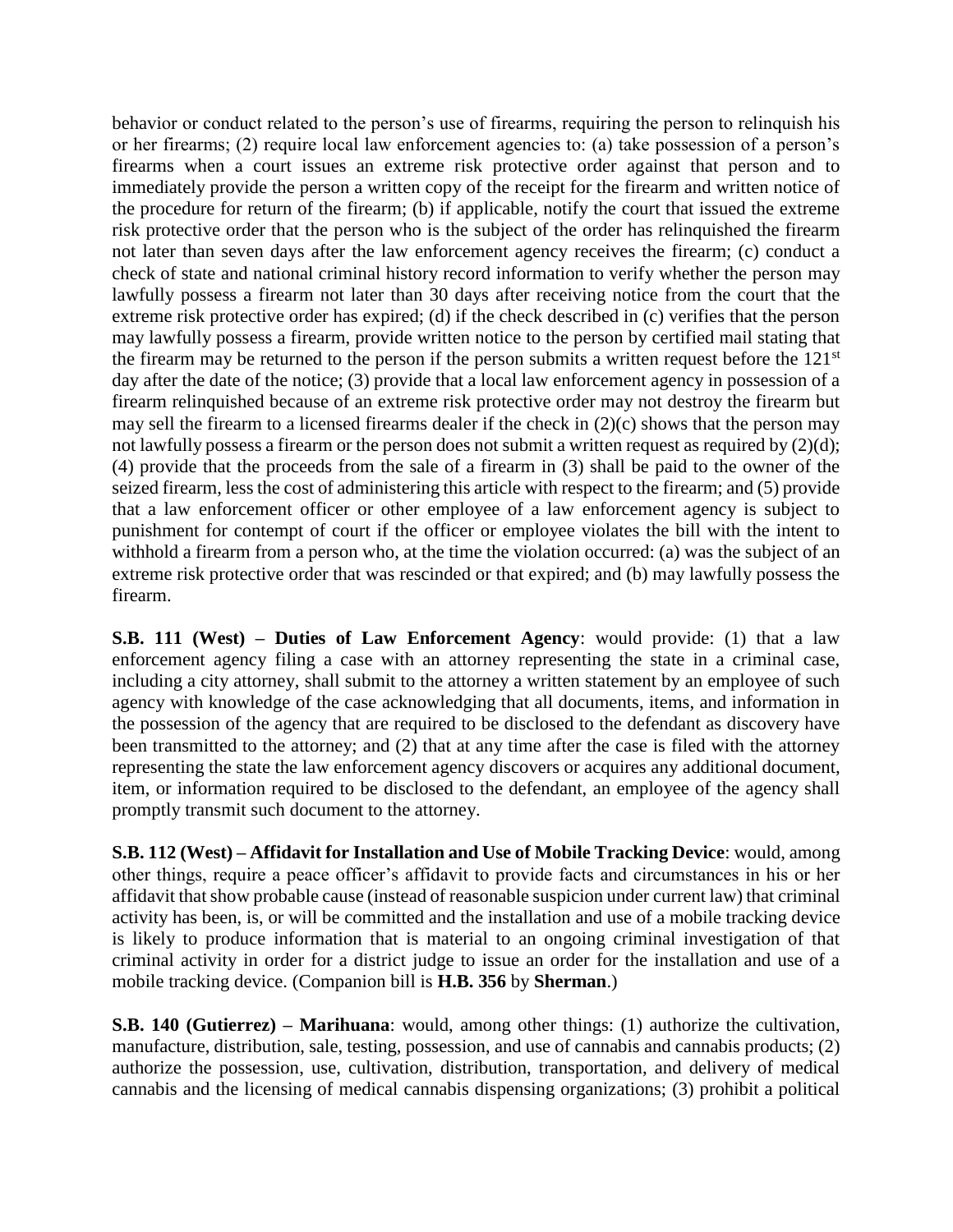subdivision from enacting, adopting, or enforcing a rule, ordinance, order, resolution, or other regulation that prohibits or unreasonably restricts the cultivation, production, processing, dispensing, transportation, or possession of cannabis or cannabis products or the operation of a cannabis grower, cannabis establishment, cannabis secure transporter, or cannabis testing facility; (4) provide that a political subdivision may adopt regulations consistent with the bill governing the hours of operation, location, manner of conducting business, and number of cannabis growers, cannabis establishments, or cannabis testing facilities; (5) provide that a city, county, or other political subdivision may not enact, adopt, or enforce a rule, ordinance, order, resolution, or other regulation that prohibits the cultivation, production, dispensing, or possession of medical cannabis; (6) authorize the imposition of taxes and fees on the sale of cannabis; (7) require an occupational license to operate as a cannabis grower, cannabis establishment, cannabis secure transporter, or cannabis testing facility; (8) allocate the net revenue derived from a tax on the sale of cannabis as follows: (a) five percent to the Border Security Enhancement Fund; (b) five percent to the Municipal Security Enhancement Fund; (c) one percent to the cannabis testing and quality control fund; (d) an amount certified to the comptroller by the commission to the Cannabis Regulation Fund; and (e) the remainder to the Foundation School Program; (9) provide that in determining the local share for each municipality in which one or more cannabis establishments are located, the comptroller shall allocate funds under Subsection (8)(b) in proportion to the number of cannabis establishments located in each municipality; and (10) create a fund to pay for to border security enhancement projects including: (a) the Border Security Fund, which the governor shall administer and dispense money in the fund to local law enforcement authorities in counties located on an international border or municipalities located within 50 miles of an international border for certain purposes, including the pay and salary of peace officers and other law enforcement personnel; and (b) the Municipal Security fund, which the governor shall administer and shall dispense money in this fund to local law enforcement authorities in municipalities with a population of at least 1.2 million for the following purposes: (i) the prevention and investigation of violent crimes, family violence, and intoxication offenses; and (ii) the pay and salary of peace officers and other law enforcement personnel.

**S.B. 151 (N. Johnson) – Marihuana Concentrate**: would: (1) define marihuana concentrate as the resin extracted from marihuana or a compound, manufacture, salt, derivative, mixture, or preparation of the resin; and (2) add marihuana concentrate as a controlled substance subject to criminal penalties for possession or delivery or marihuana concentrate. (Companion bill is **H.B. 439** by **Canales**.)

**S.B. 161 (West) – Police Reform**: this bill, known as the "George Floyd Act," would make numerous changes related to interactions between peace officers and individuals detained or arrested on the suspicion of the commission of crimes, peace officer liability for those interactions, and the disciplinary of peace officers in certain cities. Of primary importance to cities, the bill would:

- 1. With respect to officer liability:
	- a. provide that a person may bring an action for any appropriate relief against a peace officer who, under the color of law, deprived the person or caused the person to be deprived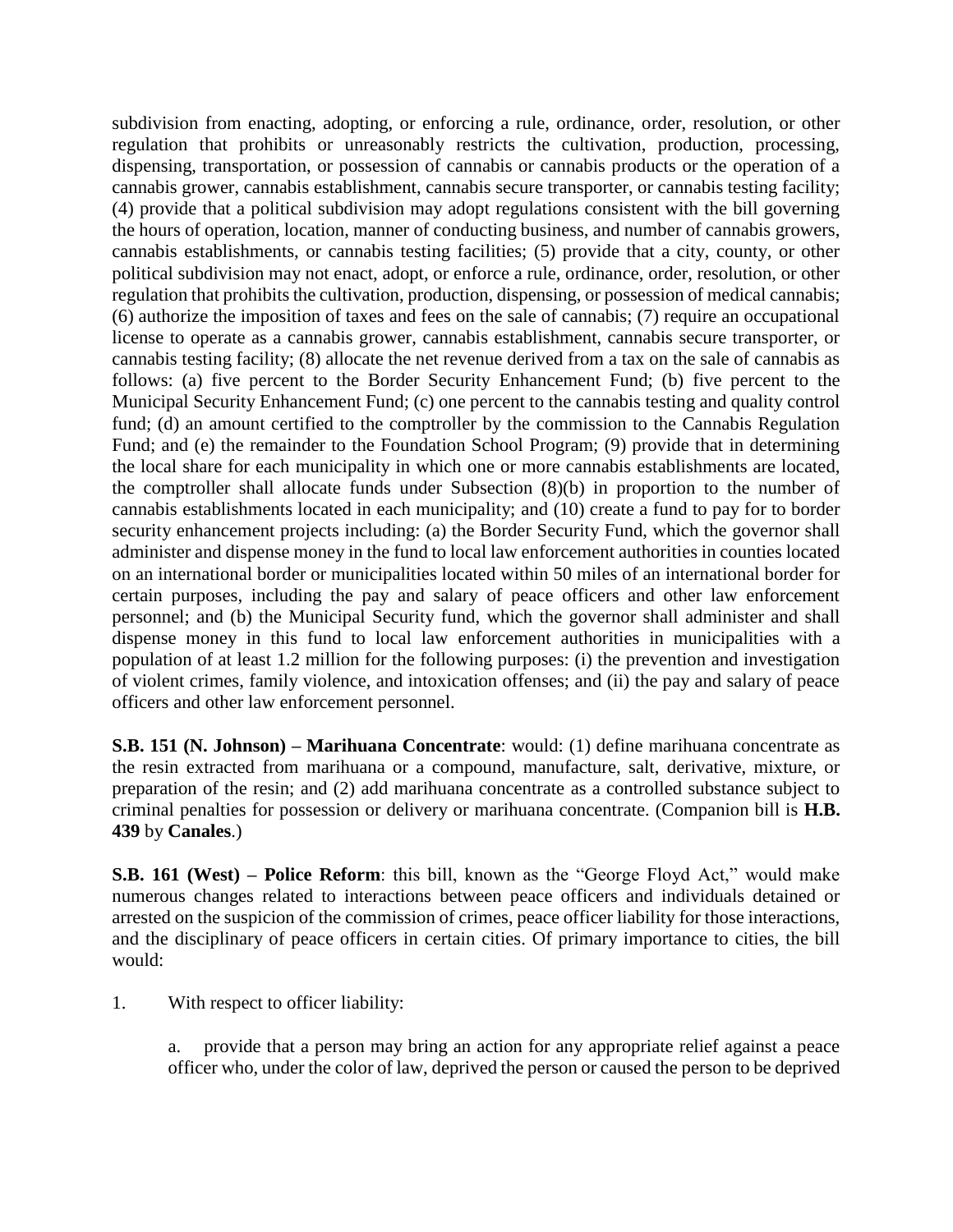of any rights under the Texas Constitution, provided that such action is brought not later than two years after the day the cause of action accrues;

b. provide that statutory immunity or a limitation on liability, damages, or attorney's fees does not apply to the action described in (1)(a), above, and a court shall award reasonable attorney's fees and court costs to a prevailing plaintiff and if judgment is entered in favor of the defendant, the court may award reasonable attorney's fees and costs to the defendant only for defending claims the court finds frivolous;

c. provide that qualified immunity or the defendant's good faith but erroneous belief in the lawfulness of the defendant's conduct is not a defense to an action brought under  $(1)(a)$ , above; and

d. require a public entity, including a city, to indemnify a peace officer employed by the entity for liability incurred by and a judgement imposed against the officer in an action brought under (1)(a), above, except that the entity shall not be required to indemnify the peace officer if the officer was convicted for the conduct that is the basis for the action;

2. With respect to the duties and powers of a peace officer:

a. amend current law to provide that a peace officer has the discretion on whether or not, if authorized, to:

i. interfere without a warrant to prevent or suppress a crime; or

ii. arrest offenders without warrant so that they may be taken before the proper magistrate or court and be tried;

b. provide that a peace officer shall:

i. identify as a peace officer before taking any action within the course and scope of the officer's official duties unless the identification would render the action impracticable;

ii. intervene if the use of force by another peace officer:

1. violates state or federal law or a policy of any entity service by the other officer;

2. puts any person at risk of bodily injury, unless the officer reasonably believes that the other officer's use of force is immediately necessary to avoid imminent harm to a peace officer or other person; or

3. is not required to apprehend or complete the apprehension of a suspect; and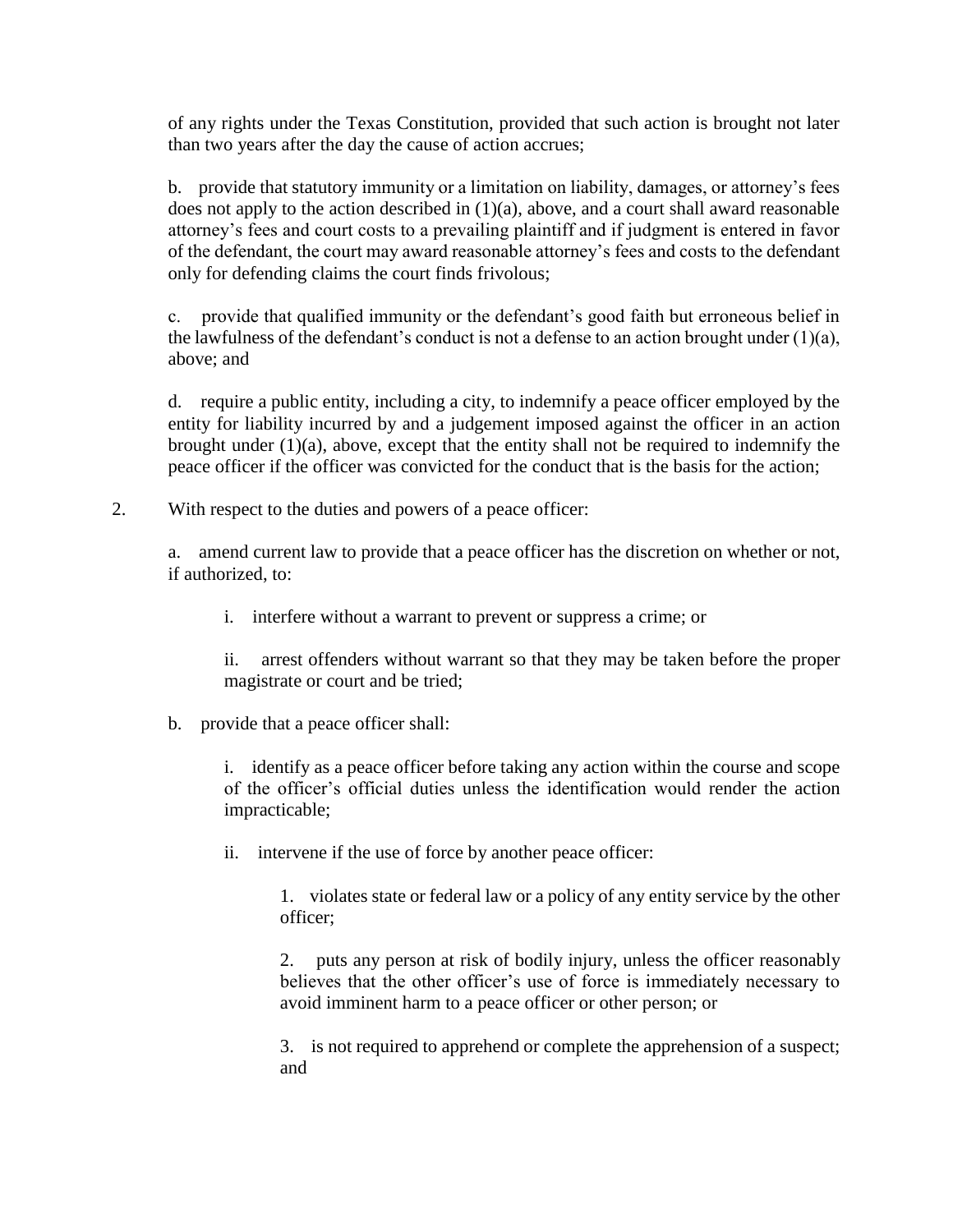4. shall provide aid immediately to any person who needs medical attention, including a person who needs medical attention as a result of the use of force by a peace officer;

c. provide that a defendant may not be convicted of an offense related to controlled substances on the testimony of person acting covertly on behalf of a law enforcement agency unless the testimony is corroborated by evidence tending to connect the defendant with the offense committed:

3. With respect to issuing citations in lieu of arrest for misdemeanor offenses:

a. provide that the Texas Southern University, in consultation with other law enforcement organizations, shall publish a model policy related to the issuance of citations for misdemeanor offenses, including traffic offenses, that are punishable by fine only, that includes the procedure for a peace officer, upon a person's presentation of appropriate identification, to verify the person's identity and issue a citation to the person;

b. provide that each law enforcement agency shall adopt a written policy regarding the issuance of citations for misdemeanor offenses, including traffic offenses, that are punishable by fine only, provided that such policy meets the requirements of the model policy described in (3)(a), above;

c. provide that a law enforcement agency may adopt the model policy developed under (3)(a), above;

d. provide that, with the exception of certain assault offenses and for the offense of public intoxication, a peace officer or any other person may not, without a warrant, arrest an offender for a misdemeanor punishable by fine only or arrest a person who commits one or more offenses punishable by fine only;

e. provide that a peace officer who is charging a person, including a child, with committing an offense that is a misdemeanor punishable by fine only, other than an offense of public intoxication, shall, instead of taking the person before a magistrate, issue a citation to the person;

f. provide that a peace officer who is charging a person, including a child, with committing certain assault offenses that are a misdemeanor, punishable by fine only, may, instead of taking the person before a magistrate, issue a citation to the person;

g. provide that a peace officer may not arrest, without warrant, a person found only committing one or more misdemeanors related to certain traffic offenses that are punishable by fine only, and in such instances shall issue a written notice to appear to the person;

4. With respect to de-escalation and proportionate response: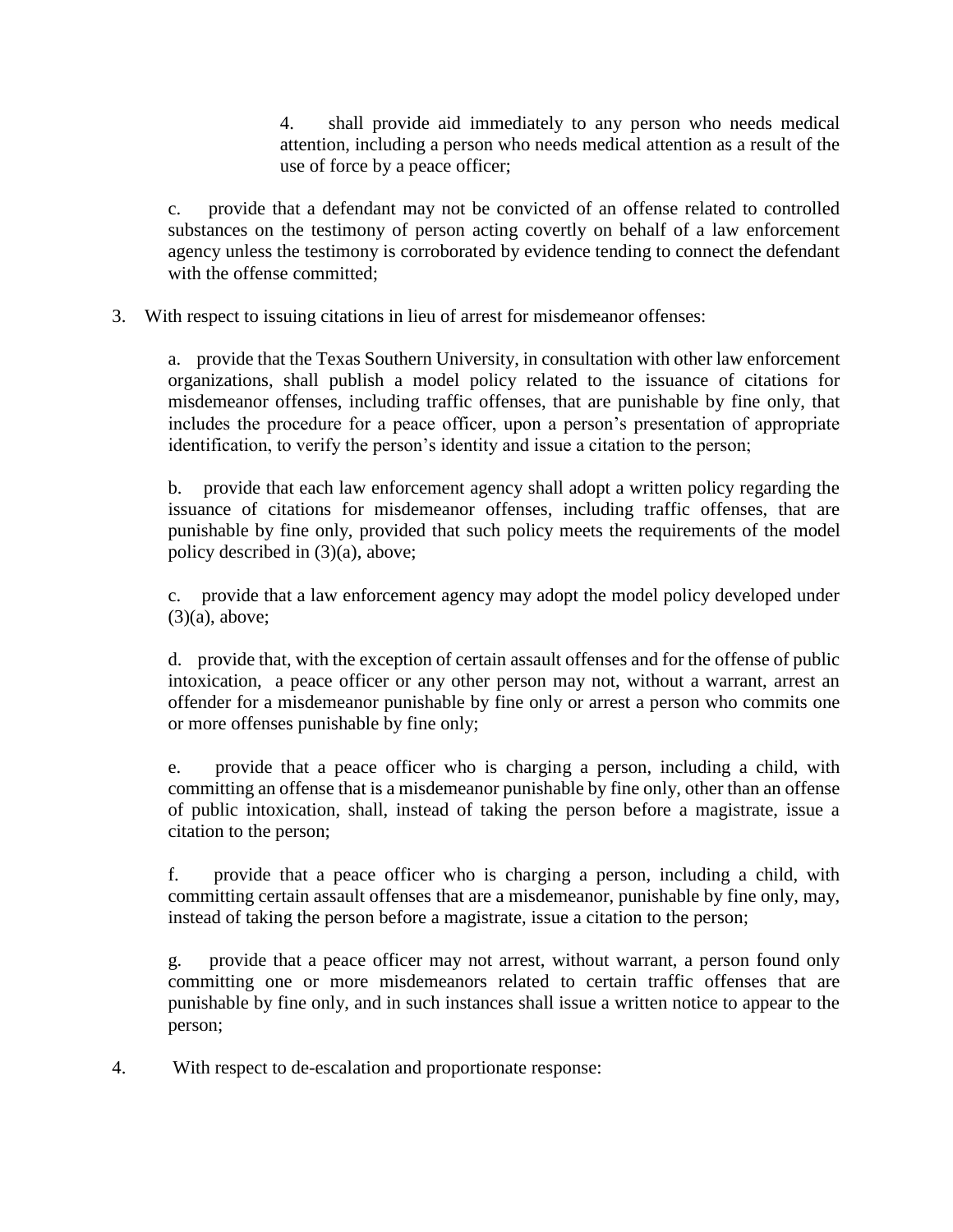a. provide that a law enforcement agency shall adopt a detailed written policy regarding the use of force by peace officers that must:

i. emphasize the use of force in a manner proportionate to the threat posed and to the seriousness of the alleged offense;

ii. mandate that deadly force is only to be used by peace officers as a last resort; and

iii. affirm the sanctity of human life and the importance of treating all persons with dignity and respect;

b. provide that a law enforcement agency may adopt the model policy on use of force developed by the Texas Commission on Law Enforcement and described in (6)(a), below;

5. With respect to disciplinary procedures in certain cities:

a. require a civil service commission to implement a progressive disciplinary matrix for infractions committed by police officers that consists of a range of progressive disciplinary actions applied in a standardized way based on the nature of the infraction and the officer's prior conduct record, and such matrix must include:

i. standards for disciplinary actions related to use of force against another person, including the failure to de-escalate force incidents in accordance with departmental policy;

ii. standards for evaluating the level of discipline appropriate for uncommon infractions; and

iii. presumptive actions to be taken for each type of infraction and any adjustment to be made based on a police officer's previous disciplinary action;

b. make changes to the meet and confer provisions applicable to police officers to provide that certain cities that have adopted a meet and confer agreement but are not subject to civil service rules or collective bargaining shall implement a progressive disciplinary matrix as described in (5)(a), above, for its police officers, and that such agreement may not conflict or supersede a rule concerning the disciplinary actions that may be imposed under the disciplinary matrix;

c. provide that a hearing examiner in a city subject to civil service rules must presume a disciplinary action applied to a police officer under a progressive disciplinary matrix is reasonable unless the facts indicate that the department inappropriately applied a category of offense to the particular violation; and

d. make changes to the collective bargaining statute to provide that a city that has adopted a collective bargaining agreement but is not subject to civil service rules shall implement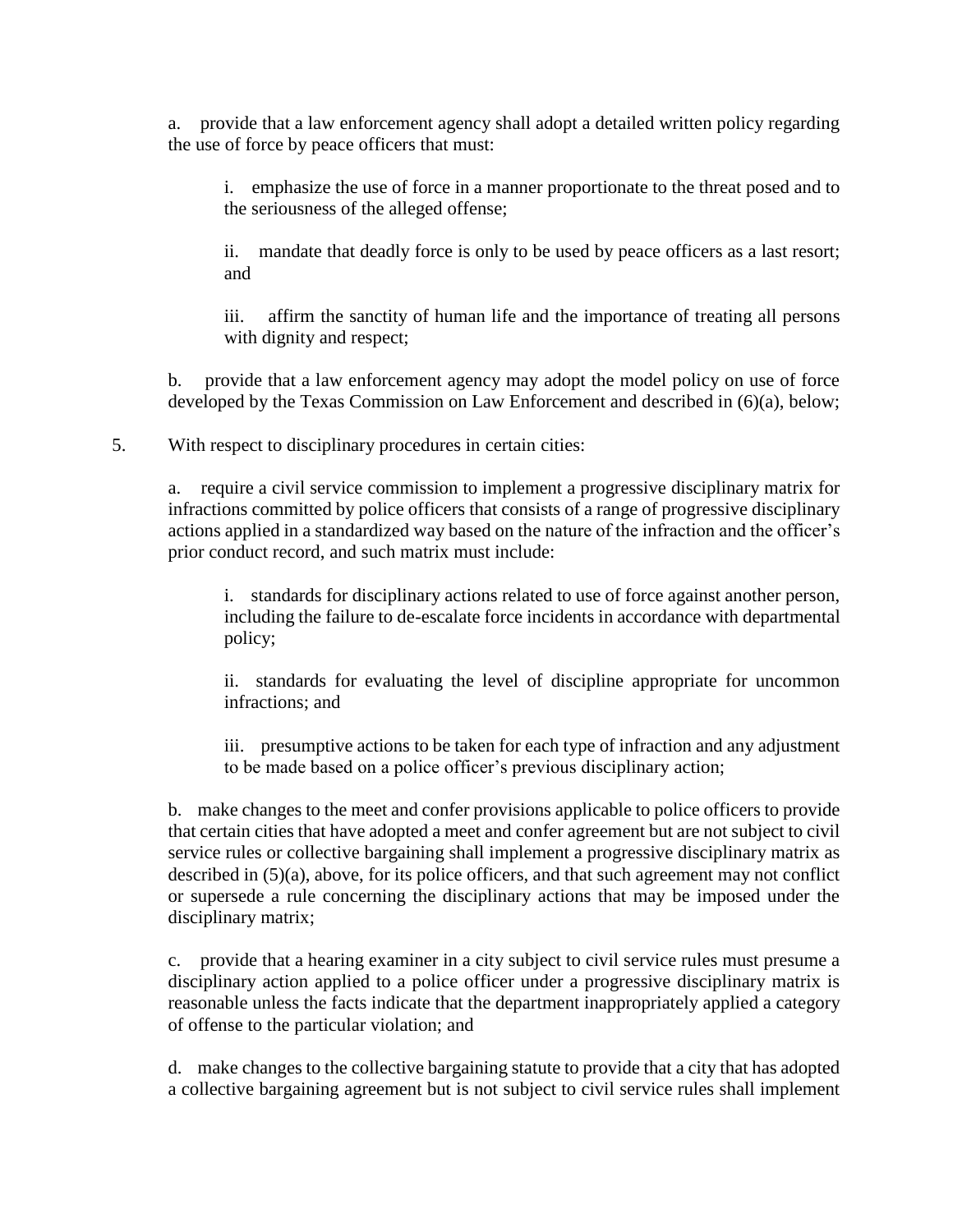a progressive disciplinary matrix as described in (5)(a), above, for its police officers, and that such agreement may not conflict with an ordinance, order, statute, or rule related to disciplinary actions that may be imposed on its police officers under a disciplinary matrix implemented by the city;

6. With respect to use of force:

a. provide that the Texas Commission on Law Enforcement shall develop and make available to all law enforcement agencies a model policy and associated training materials regarding the use of force by peace officers;

b. make changes to the instances in which a person, including a peace officer and a person in the presence of and at the direction of a peace officer, may be justified in using nonlethal force in connection with making or assisting in making an arrest or search, or preventing or assisting in preventing escape after an arrest,

c. make changes to instances in which a peace officer or a person in the presence of and at the direction of a peace officer may be justified in using deadly force in connection to making an arrest or preventing escape after an arrest;

d. provide that the use of force against a person in connection with making or assisting in making an arrest or search, or preventing or assisting in preventing an escape after an arrest, is not justified if the force is used in a manner that impedes the normal breathing or circulation of the blood of the person by applying pressure to the person's throat or neck or by blocking the person's nose or mouth; and

e. repeal the Penal Code provision that provides that a peace officer or a person other than a peace officer acting in the officer's presence and direction has no duty to retreat before using deadly force in connection with making an arrest or preventing escape after arrest.

(Companion bill is **H.B. 88** by **Thompson**.)

**S.B. 175 (Miles) – No-Knock Entries**: would prohibit a magistrate, including a municipal judge, from issuing an arrest or search warrant that authorizes a peace officer from entering, for the purpose of executing a warrant, into a building or other place without giving notice of the officer's authority or purpose before entering (a no-knock entry). (Companion bill is **H.B. 492** by **Wu**.)

**S.J.R. 16 (Eckhardt) – Legalization of Marihuana**: would amend the Texas Constitution to provide that the legislature by law shall authorize and regulate the possession, cultivation, and sale of cannabis in Texas. (Companion bill is **H.J.R. 13** by **Canales**.)

## **Sales Tax**

**H.B. 321 (Howard) – Sales Tax Exemption**: would exempt feminine hygiene products from the sales tax.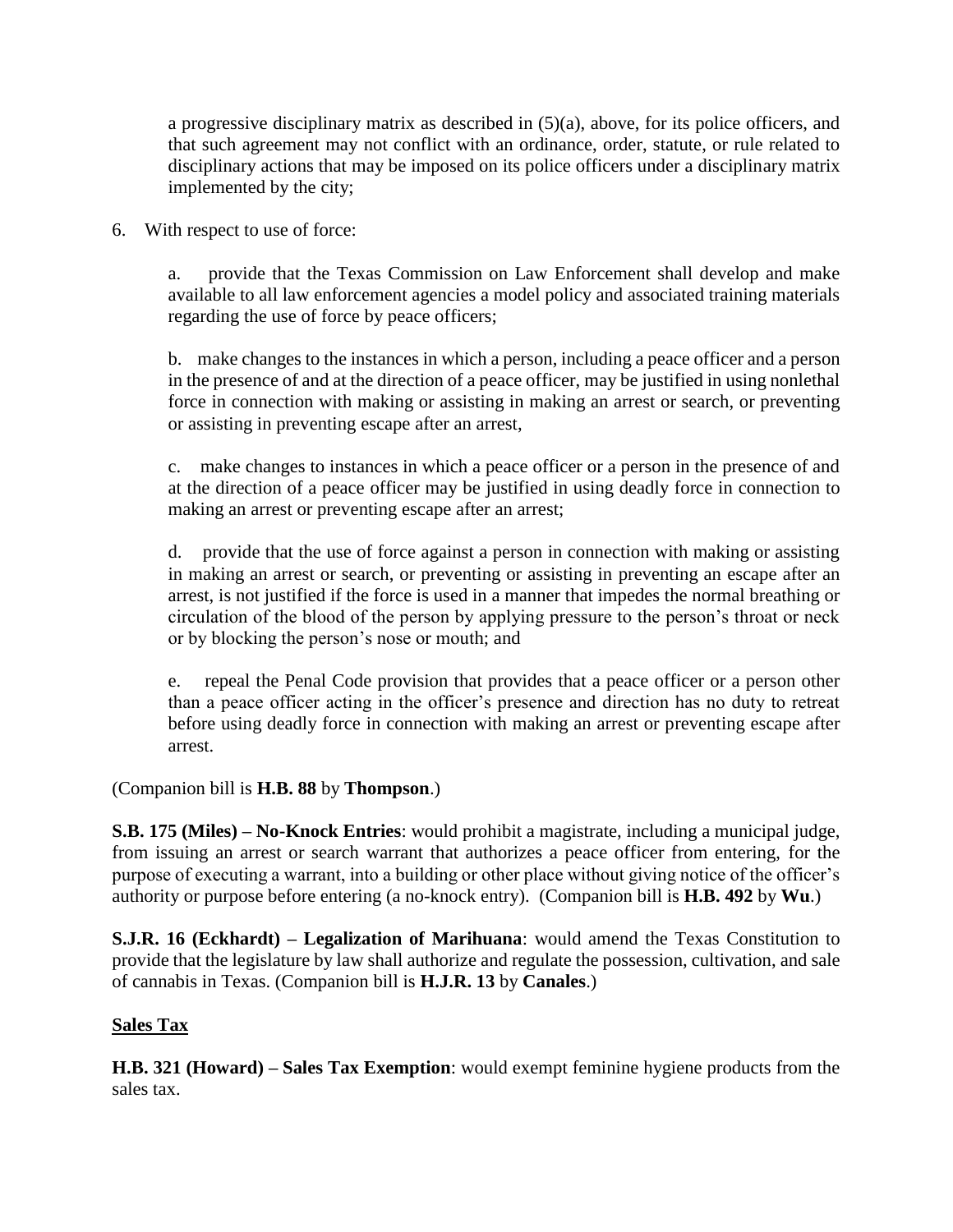**H.B. 322 (Howard) – Sales Tax Exemption**: would exempt child and adult diapers from the sales tax.

**H.B. 387 (Pacheco) – Sales Tax Exemption**: would exempt child and adult diapers from the sales tax.

**H.B. 388 (Pacheco) – Sales Tax Exemption**: would exempt feminine hygiene products from the sales tax.

**H.B. 406 (Hernandez) – Sales Tax Exemption**: would exempt the sale, use, or consumption of college textbooks from sales taxes during two seven-day periods, one beginning in August and one beginning in January.

**H.B. 490 (Wu) – Sales Tax Exemption**: would exempt feminine hygiene products from the sales tax.

**H.B. 524 (Rosenthal) – Sales Tax Exemption**: would exempt firearm safety equipment from sales taxes.

**H.B. 592 (C. Turner) – Sales Tax Exemption**: would exempt the sale of an animal by an animal rescue group from sales and use taxes.

**S.B. 148 (Powell) – Sales Tax Exemption**: would exempt feminine hygiene products from the sales tax.

**S.B. 153 (Perry) – Sales Tax Exemption**: would exempt from sales taxes data processing services designed to process payment made by credit card or debit card.

**S.B. 197 (Nelson) – Sales Tax Exemption**: would exempt the sale of an animal by a nonprofit animal welfare organization from sales and use taxes.

**S.B. 200 (Nelson) – Sales Tax Exemption**: would exempt internet access service from sales and use taxes. (Note: this legislation brings state law into conformity with federal law, which already preempts the ability of state and local governments to collect sales taxes on internet access.)

## **Community and Economic Development**

**H.B. 233 (Murr) – Building Materials and Methods**: would provide that the prohibition on city regulation of building products, materials, or methods passed by H.B. 2439 in 2019 does not apply to a city with a population of less than 25,000.

**H.B. 258 (Bernal) – Broadband**: would provide, among other things, that a governmental entity (including a city) may not contract with a broadband Internet access service provider, unless the contract contains a written verification from the provider that the provider does not: (a) block lawful content, applications, or services or the use of non-harmful devices; (b) impair or degrade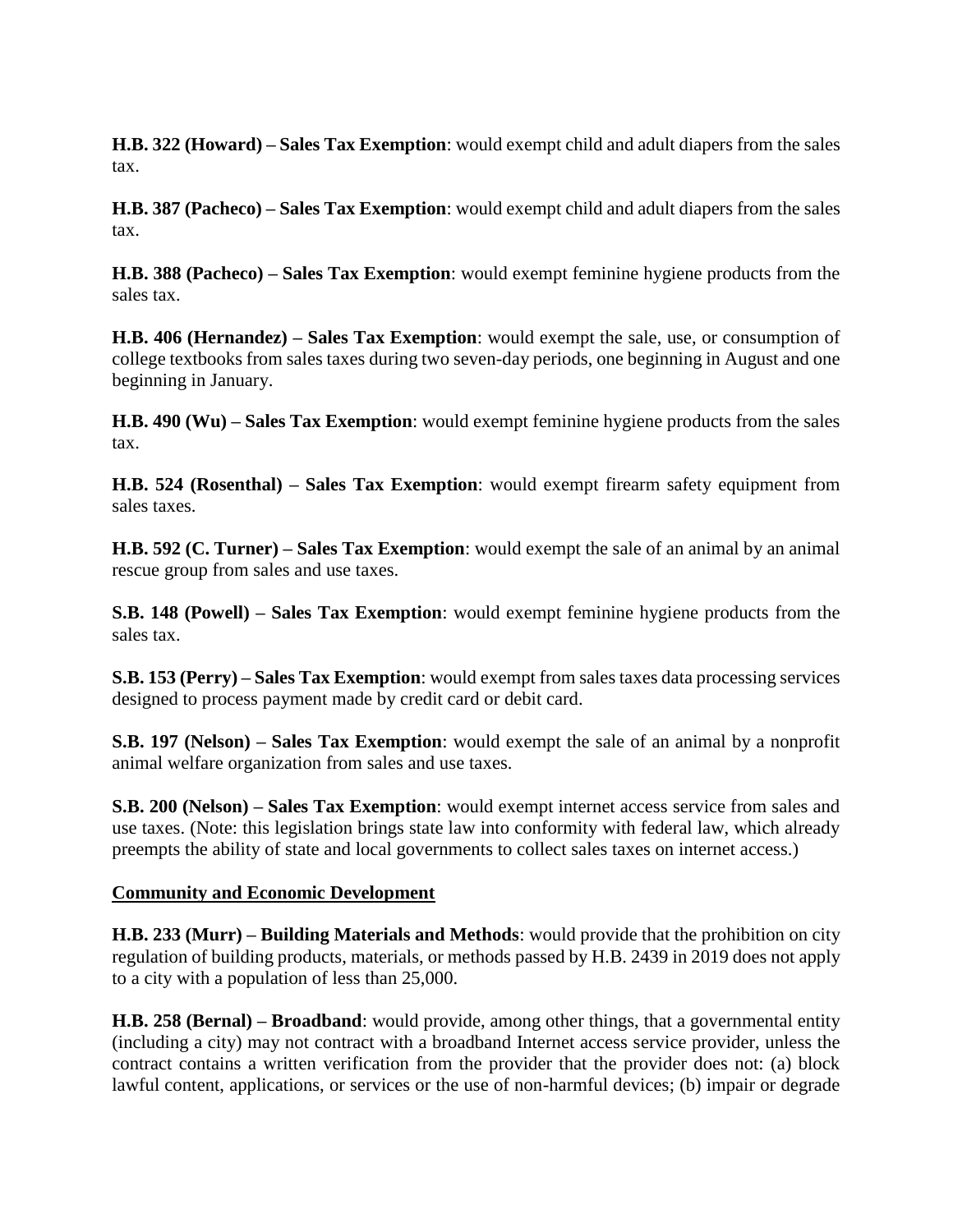lawful Internet traffic for the purpose of discriminating against or favoring certain Internet content, applications, or services or the use of non-harmful devices; or (c) engage in paid prioritization.

**H.B. 311 (Springer) – Monuments and Memorials**: would, among other things: (1) provide that a monument or memorial located on city property: (a) for at least 40 years may not be removed, relocated, or altered; (b) for at least 20 years but less than 40 years may be removed, relocated, or altered only by approval of a majority of the voters of the city at an election held for that purpose; or (c) for less than 20 years may be removed, relocated, or altered only by the governing body; (2) define "monument or memorial" as used in (1), above, to mean a permanent monument, memorial, or other designation, including a statute, portrait, plaque, seal, symbol, cenotaph, building name, bridge name, park name, area name, or street name, that honors an event or person of historic significance; (3) authorize an additional monument or memorial to be added to the surrounding city property on which a monument or memorial is located to complement or contrast with the monument or memorial; (4) authorize a city resident to file a complaint with the attorney general if the resident asserts facts supporting an allegation that the city has violated (1), above; and (5) authorize civil penalties against a city for intentional violations of (1), above.

**H.B. 417 (Walle) – Payday Lending**: would provide that a credit services organization or a representative of a credit services organization may not, unless the credit services organization or representative of the credit services organization has evidence sufficient prove that the consumer has committed theft or issued a bad check: (1) file a criminal complaint or threaten to file a criminal complaint related to an extension of consumer credit or provision of credit services against the consumer; or (2) refer or threaten to refer a consumer to a prosecutor for the collection and processing of a check or similar sight order that was issued in relation to an extension of consumer credit.

**H.B. 425 (K. King) – Rural Broadband**: would, among other things: (1) create a rural broadband service program; and (2) require the Public Utility Commission to provide financial assistance from the universal service fund for broadband service providers who elect to participate in the rural broadband service program for the purpose of offering retail broadband service in underserved rural areas of the state at rates comparable to the benchmark rates established by the Federal Communications Commission.

**H.B. 467 (J. Gonzalez) – Tax Increment Financing**: would, among other things: (1) require a city, before adopting an ordinance designating a tax increment reinvestment zone, to prepare or have prepared an affordable housing impact statement; (2) require the statement in (1), above, to be made available to the public and posted on the city's Internet website at least 60 days before the city holds the hearing on the tax increment reinvestment zone; and (3) provide that the statement under (1), above, must include estimates of the impact on the availability of affordable housing in the area of the proposed zone for the 30-year period following designation of the proposed zone.

**H.B. 545 (E. Thompson) – Annexation**: would authorize a city to annex a portion of the state highway system or right-of-way of a portion of the state highway system if the city receives consent for the annexation from the Texas Department of Transportation.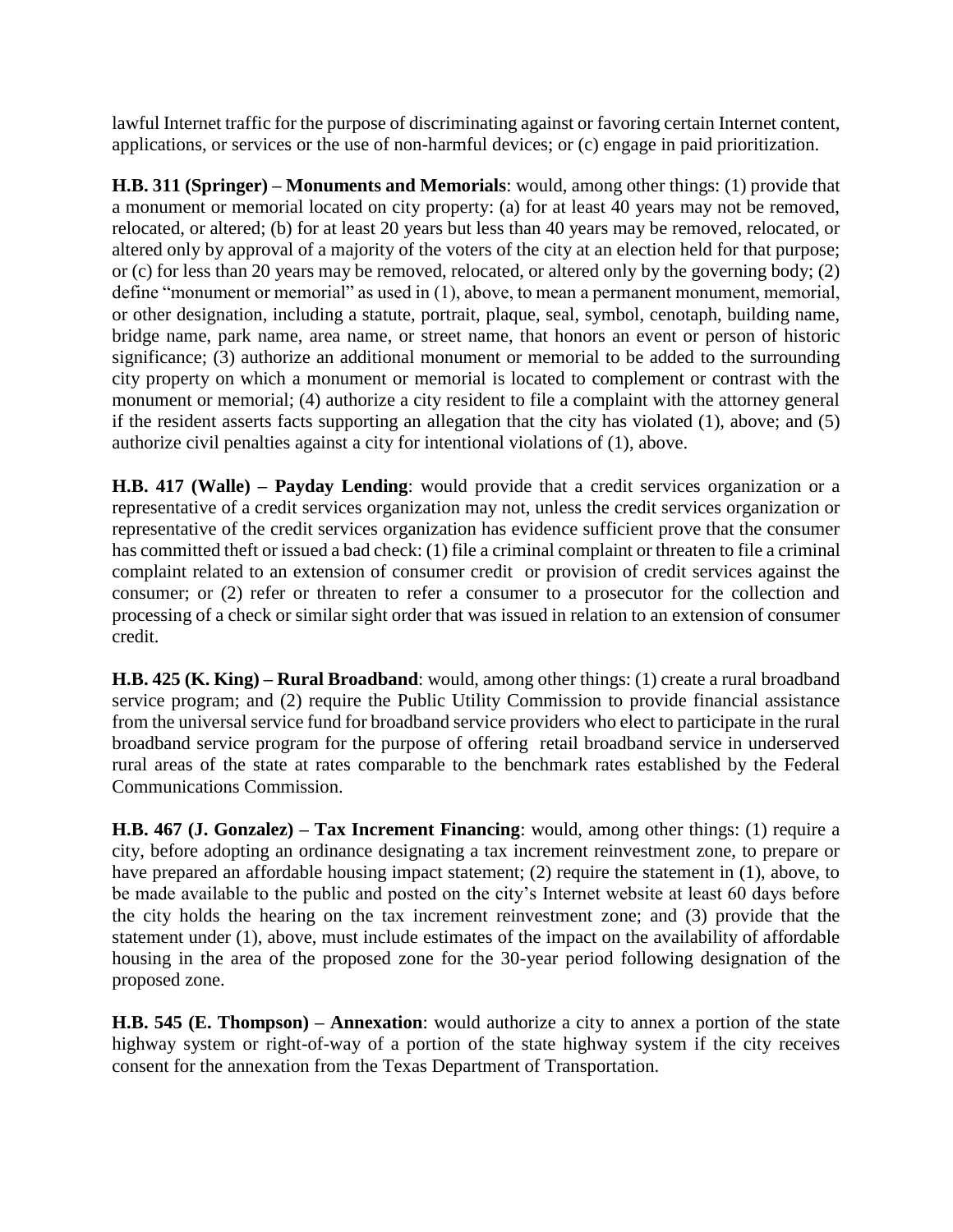**H.B. 539 (Patterson) – Economic Development Corporation**: would authorize an economic development corporation, by election, to spend on a project for: (1) general infrastructure, limited to the development, improvement, maintenance, or expansion of streets and roads, water supply facilities, or sewage facilities; or (2) improving, enhancing, or supporting public safety, including: (a) expenditures for improving public safety facilities; (b) expenditures for public safety equipment and for first responders and other personnel; and (c) other expenditures that enhance the level of services provided by public safety facilities.

**H.B. 544 (Minjarez) – Recovery Housing**: would, among other things: (1) define the term "recovery house" as a shared living environment that promotes sustained recovery from substance use disorders by integrating residents into the surrounding community and providing a setting that connects residents to supports and services promoting sustained recovery from substance use disorders, is centered on peer support, and is free from alcohol and drug use; (2) prohibit a city or county from adopting or enforcing an ordinance, order, or other regulation that prevents a recovery house from operating in a residential community; and (3) require the Health and Human Services Commission to adopt minimum standards for certification as a recovery house that are consistent with standards from the National Alliance for Recovery Residences and authorize one or more credentialing organizations to develop and administer a voluntary certification program for recovery housing.

**S.B. 113 (West) – Community Land Trusts**: would, among other things: (1) expand the type of nonprofit organizations that may constitute a community land trust; (2) provide that, once adopted by the governing body of a taxing unit, certain community land trust tax exemptions continue to apply to the property until the governing body rescinds the exemption in the manner provided by law; and (3) impose certain requirements on a chief appraiser who is appraising land or a housing unit leased by a community land trust, including that the chief appraiser use the income method of appraisal.

**S.B. 144 (Powell) – School Property Tax Limitations**: would extend the expiration date of the Texas Economic Development Act from December 31, 2022, to December 31, 2032.

**S.B. 154 (Perry) – Broadband Office**: would, among other things: (1) establish the broadband office within the Texas Public Utility Commission to: (a) facilitate and coordinate the efforts of state agencies and local units of government, including regional planning commissions, in connection with the planning and deployment of broadband projects; (b) develop broadband investment and deployment strategies for rural communities and other areas of this state that are underserved and unserved with respect to broadband; (c) promote and coordinate public sector and private sector broadband solutions in support of statewide broadband development goals; (d) assist and promote local and regional broadband planning; (e) pursue and obtain federal sources of broadband funding; (f) develop a framework to measure broadband access in and designate areas of this state that are underserved and unserved with respect to broadband; (g) develop statewide goals for broadband deployment in rural communities and other underserved and unserved areas; (h) manage and award funds allocated to the broadband office for broadband projects; and (i) serve as an information clearinghouse in relation to federal programs providing assistance to local entities with respect to broadband; and (2) provide that the broadband office shall establish a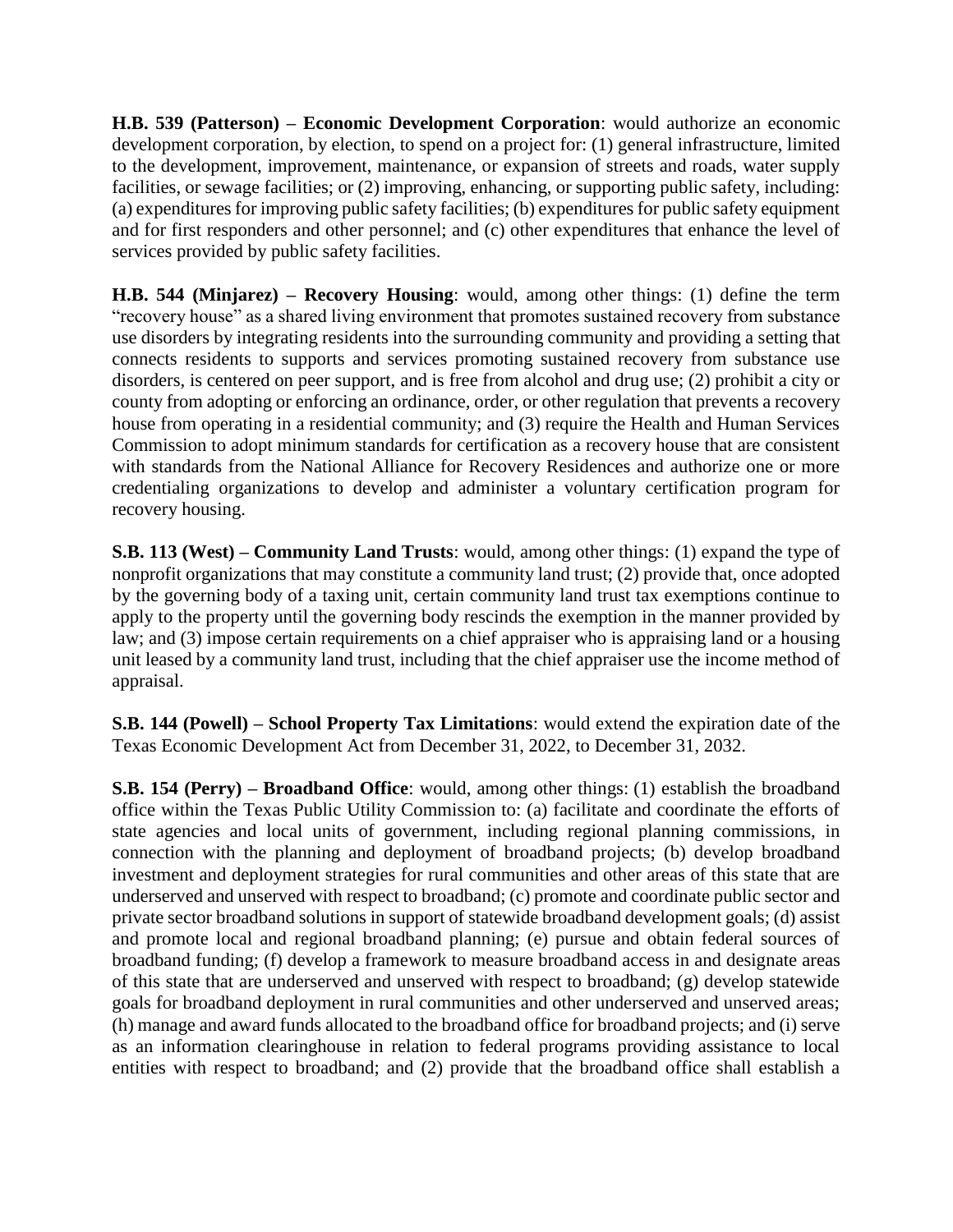program to provide grants to private sector broadband providers for projects to provide broadband service in an unserved area.

## **Elections**

**H.B. 221 (Ortega) – Early Voting by Mail**: would, among many other things, authorize early voting by mail for any qualified voter and provide for implementing procedures. (Companion bill is **S.B. 95** by **Menéndez**.)

**H.B. 230 (Bernal) – Voter Identification**: would, among other things, expand the list of acceptable forms of identification for the purposes of voting and allow a voter to present two forms of certain types of identification from the expanded list as proof of identification, so long as one form of identification contains the name and address of the voter. (Companion is **S.B. 100** by **Menéndez**.)

**H.B. 329 (Cain) – Election Integrity**: would: (1) require the secretary of state and Department of Public Safety to take certain actions to ensure a person who is not a citizen of the United States may not register to vote or vote; and (2) require the secretary of state to create an examination of election law and procedures that a person must pass before serving as an election judge during early voting by personal appearance or on election day.

**H.B. 330 (Cain) – Election Procedures**: would, among other things: (1) provide that an election held by a political subdivision to authorize the issuance of bonds does not authorize the issuance of bonds unless at least: (a) two-thirds of the voters voting in the election vote in favor of authorizing the issuance of bonds; and (b) 20 percent of the registered voters eligible to vote in the election vote in the election; (2) provide that, for a political subdivision located entirely in a county with a population of 250,000 or more, the governing body of the political subdivision shall request an election services contract with the county elections administrator to perform all duties and functions of the political subdivision in relation to an election held on the May uniform election date; (3) prohibit a ballot proposition from exceeding 400 characters; (4) provide that an election judge commits a state jail felony if: (a) the judge accepts a voter for voting under the regular procedure for voting if the voter is only permitted to vote a provisional ballot in the election; (b) the judge, in one election, accepts for voting under the regular procedure for voting three or more voters whose names are not on the list of registered voters for the precinct; or (c) the judge provides a voter with a form for an affidavit required under the regular procedure for voting if the form contains false information; and (5) would require early voting to take place at a residential care facility if five or more voters residing in the same residential care facility apply to vote early by mail on the grounds of age or disability.

**H.B. 400 (Bucy) – Early Voting by Mail**: would, among many other things, authorize early voting by mail for any qualified voter and provide for implementing procedures. (Companion bill is S.B. 95 by Menéndez.)

**H.B. 463 (Shaheen) – Poll Watchers**: would provide that a person is ineligible to serve as a poll watcher in an election if the person has been finally convicted of a felony.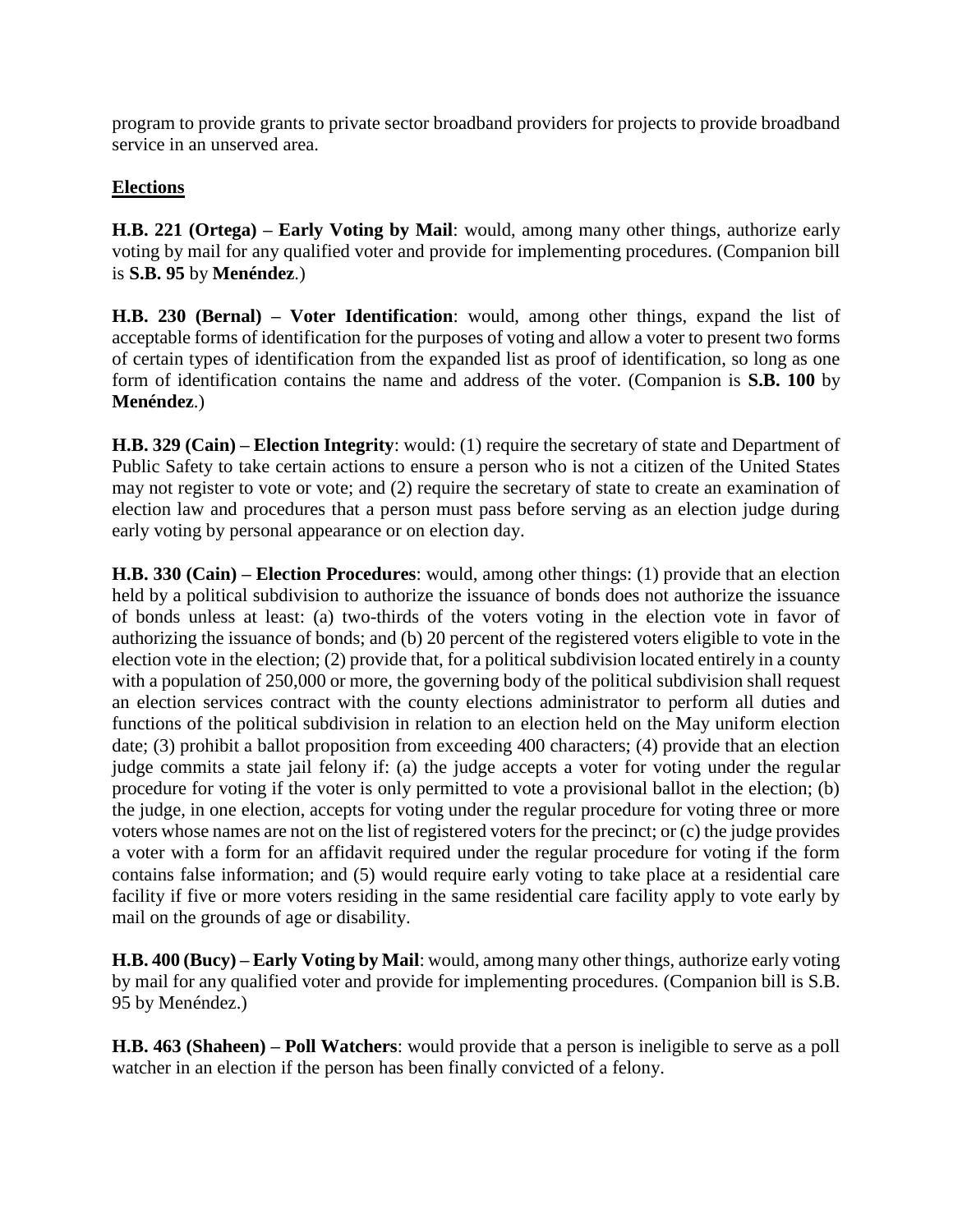**H.B. 478 (J. Gonzalez) – Polling Place Parking**: would require an election officer to designate a clearly-marked parking space at each polling place for voters that are unable to enter the polling place.

**H.B. 479 (J. Gonzalez) – Early Voting by Mail**: would require the secretary of state to implement a program allowing a person to complete an application for an early voting ballot by mail over the internet from the official website of the state.

**H.B. 482 (J. Gonzalez) – Early Voting by Mail**: would, among other things, provide that a marked ballot voted by mail must arrive at the address on the carrier envelope not later than the fifth day after the date of the election, if the carrier envelope was placed for delivery by mail or common or contract carrier before election day and bears a cancellation mark of a common or contract carrier or a courier indicating a time not later than 7:00 p.m. at the location of the election on election day.

**H.B. 519 (Beckley) – Voter Registration**: would, among other things, provide that: (1) an election officer serving a polling place for early voting by personal appearance is a deputy voter registrar and has the same authority as a regular deputy registrar; (2) a person who would be eligible to vote in an election but for the requirement to be a registered voter must be accepted during early voting by personal appearance for voting the ballot for the precinct of the person's residence as shown by the identification presented if the person: (a) submits a voter registration application that complies with state law to an election officer at the polling place; and (b) presents adequate proof of residence; (3) an election officer must make a copy of the proof of residence, attach it to the registration application, and return the original proof of residence to the voter; (4) a person voting under (2), above, shall vote a provisional ballot; and (5) the secretary of state may, by rule, designate additional documents that a person may offer to prove the person's residence to register and vote.

**H.B. 530 (Patterson) – Handguns**: would allow a person to carry a handgun at a polling place if the person is licensed to carry a handgun and is working as an election judge during early voting or on election day.

**H.B. 583 (Cole) – Early Voting by Mail**: would, among many other things, authorize early voting by mail for any qualified voter and provide for implementing procedures. (Companion bill is **S.B. 95** by **Menéndez**.)

**S.B. 95 (Menéndez) – Early Voting by Mail**: would, among many other things, authorize early voting by mail for any qualified voter and provide for implementing procedures. (Companion bill is **H.B. 76** by **Meza**.)

**S.B. 99 (Menéndez) – Countywide Polling Place**: would authorize the secretary of state to select any county to participate in the countywide polling place program. (Companion bill is **H.B. 123** by **Meza**.)

**S.B. 100 (Menéndez) – Voter Identification**: would, among other things, expand the list of acceptable forms of identification for the purposes of voting and allow a voter to present two forms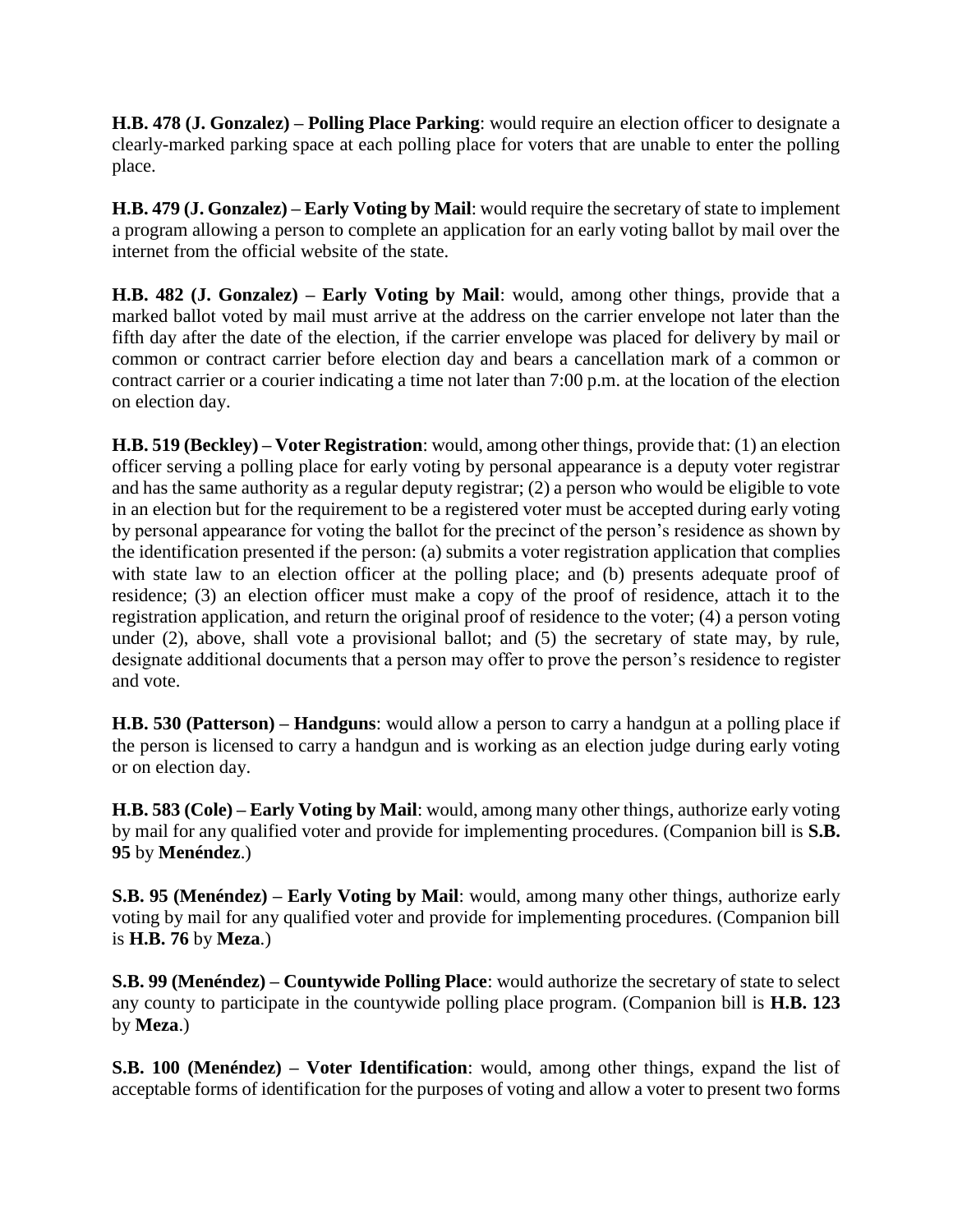of certain types of identification from the expanded list as proof of identification, so long as one form of identification contains the name and address of the voter. (Companion is **H.B. 230** by **Bernal**.)

**S.B. 131 (Johnson) – Uniform Election Dates**: would: (1) authorize a city council to change the date on which it holds its general election for officers to the November uniform election date if the change is approved by at least two-thirds of the governing body; and (2) provide that a change made under (1), above, supersedes a city charter provision that requires a different general election date.

## **Emergency Management**

**H.B. 340 (Cain) – Weapons**: would eliminate the governor's authority: (1) during a state of emergency, to issue directives on the control of: (a) the sale, transportation, and use of weapons; and (b) the storage, use, and transportation of explosives or flammable materials considered dangerous to public safety; and (2) during a declared state of disaster to suspend or limit the sale, dispensing, or transportation of alcoholic beverages, firearms, explosives, and combustibles.

**H.B. 429 (K. King) – Texas Windstorm Insurance Association**: would: (1) add the provision of an adequate market for tornado insurance and wildfire insurance statewide to the primary purpose of the Texas Windstorm Insurance Association; (2) define "tornado insurance," "wildfire," and "wildfire insurance"; and (3) require the Department of Insurance to (a) maintain a list of all insurers that engage in the business of property and casualty insurance in the voluntary market in a city or county that includes a catastrophe area and (b) develop incentive programs to encourage authorized insurers to write insurance on a voluntary basis and to minimize the use of the association as a means to obtain insurance.

**H.B. 431 (K. King) – Insurance Rates in Disaster Area**: would provide that if the governor designates a disaster area, an insurer may not consider loss and expense experience caused by the disaster in the designated area to set rates for risks outside of the designated area.

**H.B. 525 (Shaheen) – Religious Organizations**: would: (1) provide that a religious organization is an essential business and that its activities are essential activities; (2) provide that a governmental entity, including a city, may not prohibit a religious organization from operating, including during a declared state of disaster; and (3) authorize a person to sue, and the attorney general to seek injunctive or declaratory relief, for a violation of the prohibition in (2).

**S.B. 114 (Lucio) – Border Health**: would require the Texas Department of State Health Services to establish a border public health response team to deploy in response to certain public health threats and declared disasters in border counties.

## **Municipal Courts**

**H.B. 267 (Canales) – Municipal Court**: would: (1) require the Office of Court Administration to create, promulgate, and update standard forms for use in criminal actions for: (a) waiving a jury trial and entering a plea of guilty or nolo contendere in a misdemeanor case; (b) a trial court to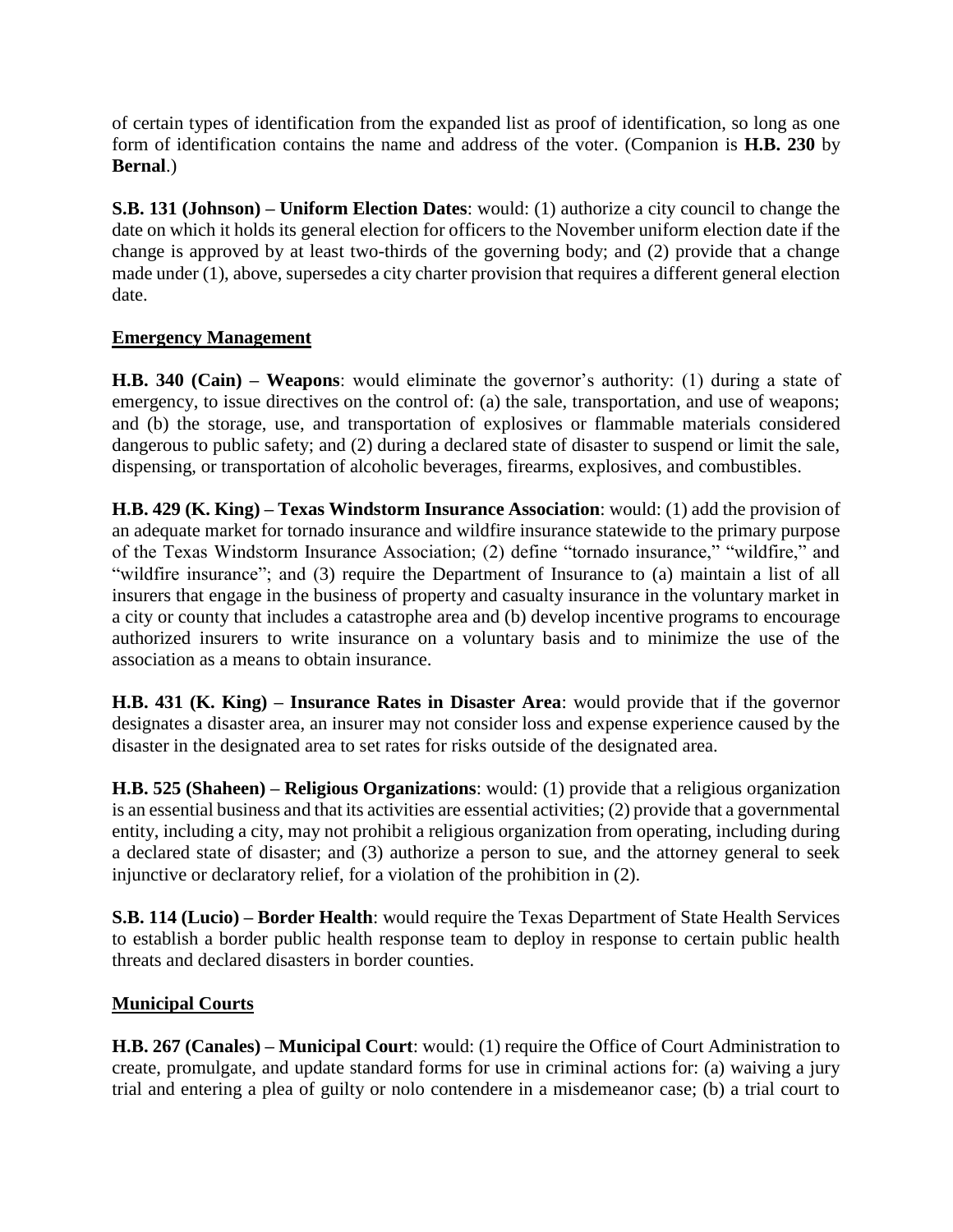admonish a defendant; and (c) a defendant who receives admonitions in writing to acknowledge that the defendant understands the admonitions and is aware of the consequences of the defendant's plea; and (2) provide that the Texas Supreme Court by rule shall set the date by which all courts must adopt and use the forms.

**H.B. 489 (Wu) – Guilty Plea Admonitions**: would, among other things, require a court to, before accepting a guilty plea or a nolo contender plea for an offense punishable as a felony, give an admonition regarding: (1) the applicable provisions governing whether a judge or jury will assess punishment; (2) the range of punishments; and (3) the effect of judge or jury sentencing on the eligibility of the defendant for judge-ordered community supervision, jury-recommended community supervision, or deferred adjudication community supervision.

**H.B. 569 (Sanford) – Misdemeanor Fines**: would, among other things, provide that in imposing a fine and costs in a case involving a misdemeanor punishable by a fine only, the justice or judge shall credit the defendant for any time the defendant was confined in jail or prison while serving a sentence for another offense at a rate of \$200 for each day of confinement if that confinement occurred after the commission of the misdemeanor. (Companion bill is **S.B. 192** by **West**.)

**S.B. 164 (Blanco) – Family Violence**: would require notice to certain defendants regarding the unlawful possession or acquisition of a firearm or ammunition, including notice given by: (1) a peace officer who issues a citation; and (2) a court to a person convicted of a misdemeanor involving family violence.

**S.B. 192 (West) – Misdemeanor Fines**: would, among other things, provide that in imposing a fine and costs in a case involving a misdemeanor punishable by a fine only, the justice or judge shall credit the defendant for any time the defendant was confined in jail or prison while serving a sentence for another offense at a rate of \$200 for each day of confinement if that confinement occurred after the commission of the misdemeanor. (Companion bill is **H.B. 569** by **Sanford**.)

## **Open Government**

No open government bills were summarized this week.

## **Other Finance and Administration**

**H.B. 219 (Thierry) – Abolish Confederate Heroes Day**: would abolish Confederate Heroes Day as a state holiday. (Companion bill is **H.B. 36** by **J. Johnson**.)

**H.B. 285 (Murr) – Obstruction or Retaliation**: would make the punishment for conduct constituting the criminal offense of obstruction or retaliation a second degree felony if the victim is harmed or threatened because of the victim's service or status as a public servant.

**H.B. 292 (Murr) – Recovery Housing**: would, among other things: (1) prevent a city from adopting or enforcing an ordinance, order, or other regulation that prevents a recovery house from operating in a residential community; (2) define a "recovery house" as a shared living environment that promotes sustained recovery from substance use disorders by integrating residents into the surrounding community and providing a setting that connects residents to supports and services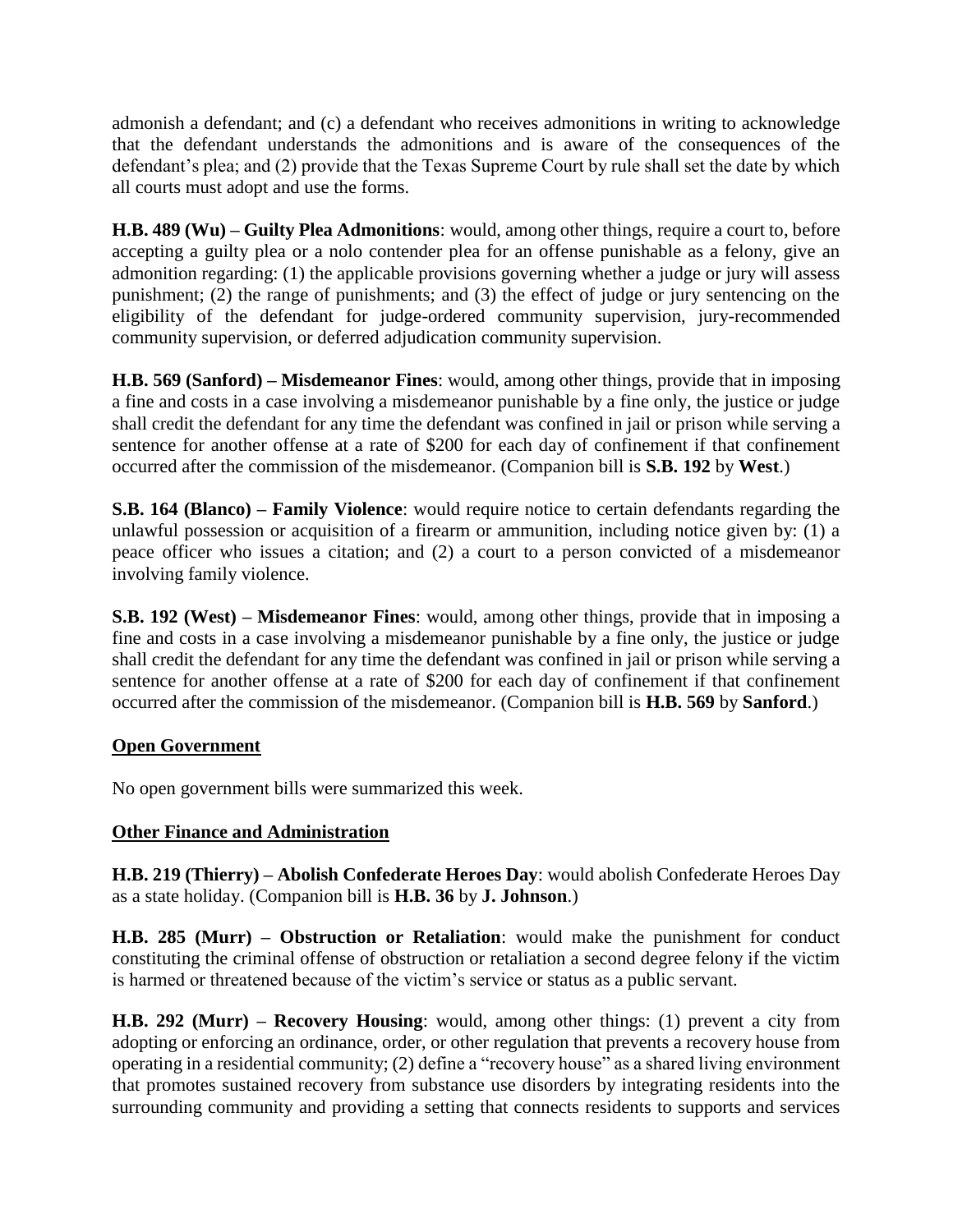promoting sustained recovery from substance use disorders, is centered on peer support, and is free from alcohol and drug use; (3) require the Health and Human Services Commission (HHSC) to adopt standards for certification of a recovery house consistent with the quality standards from the National Alliance for Recovery Residences; (4) require each recovery house to be managed by a certified recovery house administrator who has completed required training; (5) require the revocation of a recovery house's certification if it is without a recovery house administrator for more than 30 days; and (6) require HHSC to prepare an annual report regarding recovery houses, including the number of certified recovery houses and any revocations of their certifications.

**H.B. 298 (Zwiener) – Dark Sky Communities**: would provide that: (1) a city that has applied for or received the International Dark Sky Community designation may regulate by ordinance the installation and use of outdoor lighting in the city and the city's extraterritorial jurisdiction; (2) a city may sue in any court to enjoin a violation of an ordinance under (1); and (3) a person who violates an ordinance adopted under (1) commits a Class C misdemeanor offense.

**H.B. 337 (Rosenthal) – Animal Shelter Records**: would require each animal shelter operated by a city to prepare and maintain monthly records on the intake and disposition of animals, and provide for how such records must be made available to the public.

**H.B. 371 (Fierro) – State Holidays**: would designate the day after the Super Bowl as a state holiday.

**H.B. 386 (Pacheco) – Unlawful Restraint of Dog**: would: (1) prohibit and create a criminal offense for the unlawful restraint of a dog; and (2) provide that the prohibition in (1) does not preempt a local regulation relating to the restraint of a dog or affect the authority of a political subdivision to adopt or enforce an ordinance or requirement relating to the restraint of a dog if the regulation, ordinance, or requirement: (a) is compatible with and equal to, or more stringent than, the prohibition; or (b) relates to an issue not specifically addressed by the prohibitions.

**H.B. 409 (Cortez) – First Responder Admission to State Parks**: would: (1) provide that the Texas Parks and Wildlife Department shall waive the park entrance fees and certain license fees for an individual who is a first responder and who has completed at least 20 years of continuous service as a first responder or has certain disabilities connected to service as a first responder; and (2) define "first responder" as, among others: (a) a firefighter certified by the Texas Commission on Fire Protection or by the State Firefighters' and Fire Marshals' Association of Texas; (b) an individual certified as emergency medical services personnel by the Department of State Health Services; or  $(c)$  a municipal police officer.

**H.B. 433 (K. King) – Electric Generation Tax**: would: (1) impose a tax on each electric generator in the state that generates electricity using an energy source other than natural gas at the rate of one cent for each kilowatt hour of electricity generated; and (2) require revenue collected form the tax to be deposited to the credit of the foundation school fund.

**H.B. 477 (Deshotel) – Casino Gaming**: would: (1) provide for casino gaming in certain state coastal areas; and (2) provide for a casino gaming tax equal to 18 percent of a casino's gross gaming revenue to provide additional money for residual windstorm insurance coverage and catastrophic flooding assistance in coastal areas.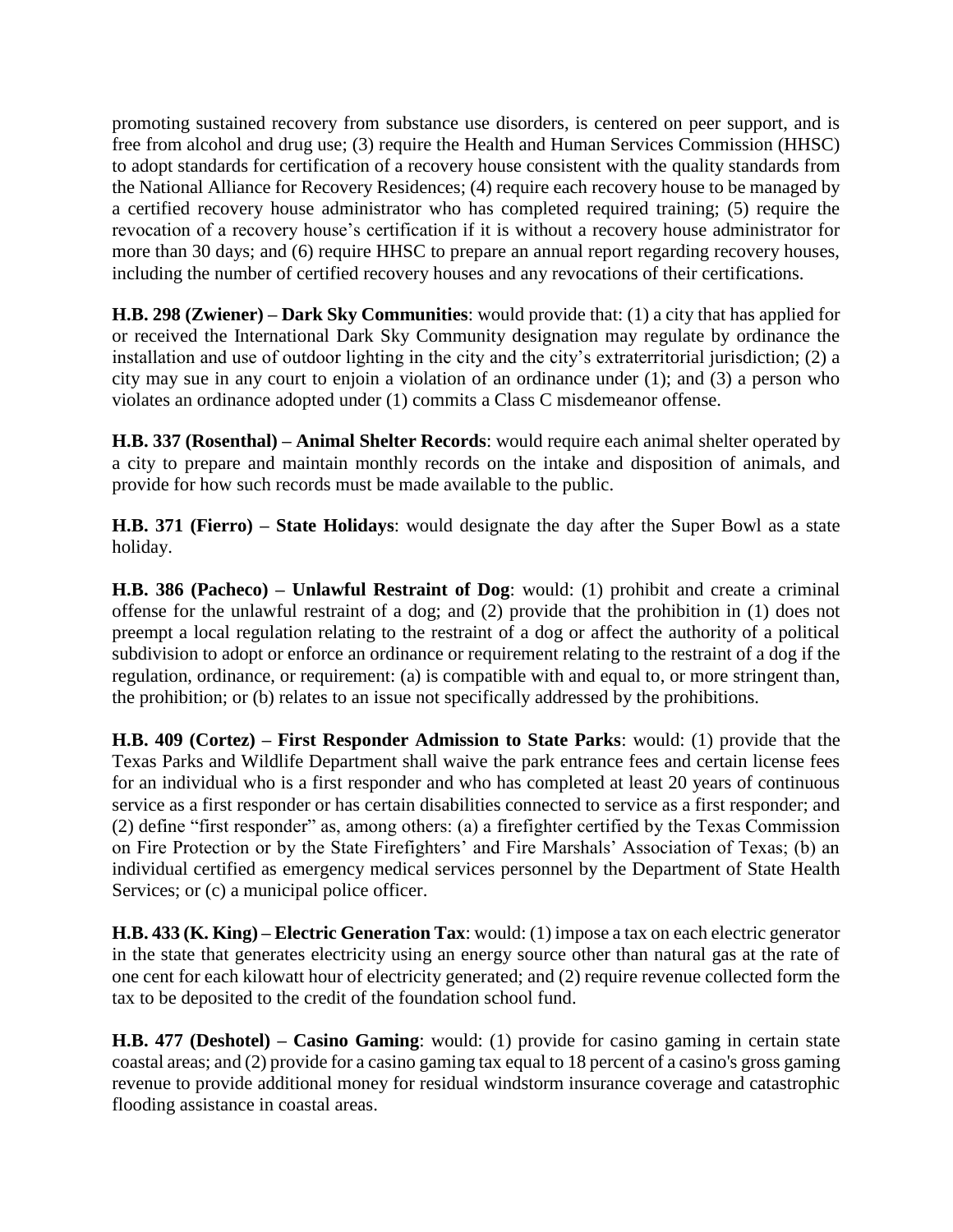**H.B. 504 (White) – Fireworks**: would expand the days that a retail fireworks seller may sell fireworks to individuals beginning June 14 and ending on June 19.

**H.B. 505 (White) – Fireworks**: would expand the days that a retail fireworks seller may sell fireworks to individuals to five days before Labor Day through midnight on Labor Day.

**H.B. 537 (Patterson) – County Internet Notice**: would: (1) authorize a county governmental entity to satisfy a requirement to provide notice by publication in a newspaper by posting the notice on the county's Internet website; and (2) require an electronic display of information under (1), above, to meet the time, content, appearance, and other requirements provided by law for posting the notice, to the extent possible.

**H.B. 543 (White) – Working Animals**: would: (1) define "working animal" as an animal used for the purpose of performing a specific duty or function, including entertainment, transportation, or education; and (2) preempt a political subdivision from imposing a governmental requirement that terminates, bans, or effectively bans by imposing an undue financial hardship, the job or use of a working animal or an enterprise that employs a working animal.

**H.B. 561 (Israel) – Juvenile Curfew**: would, except for purposes of emergency management, prohibit a political subdivision from adopting or enforcing an order, ordinance, or other measure that imposes a curfew to regulate the movements or actions or persons younger than 18 years of age.

**H.B. 587 (Cole) – Public Facility Study**: would require the Texas Facilities Commission to conduct a study to assess the availability and suitability of existing unused and underused public facilities for joint use by two governmental entities, including the economic advantages of that use.

**H.B. 596 (Sherman) – Election Day Holiday**: would designate the first Tuesday after the first Monday in November of an even-numbered year as a state holiday.

**H.J.R. 21 (Craddick) – Infrastructure Funding**: would amend the Texas Constitution to create the Grow Texas fund and authorize the appropriation of money from the Grow Texas fund only for use in areas of the state from which oil and gas are produced and only to address infrastructure needs in the manner provided by general law in areas of the state determined by the legislature to be significantly affected by oil and gas production.

**H.J.R. 32 (Shine) – Unfunded Mandates**: would amend the Texas Constitution to provide that a law enacted by the legislature on or after January 1, 2022, that requires a city or county to establish, expand, or modify a duty or activity that requires the expenditure of revenue is not effective unless the legislature appropriates or otherwise provides, from a source other than the city or county revenue, for the payment or reimbursement of the costs incurred for the biennium in complying with the requirement.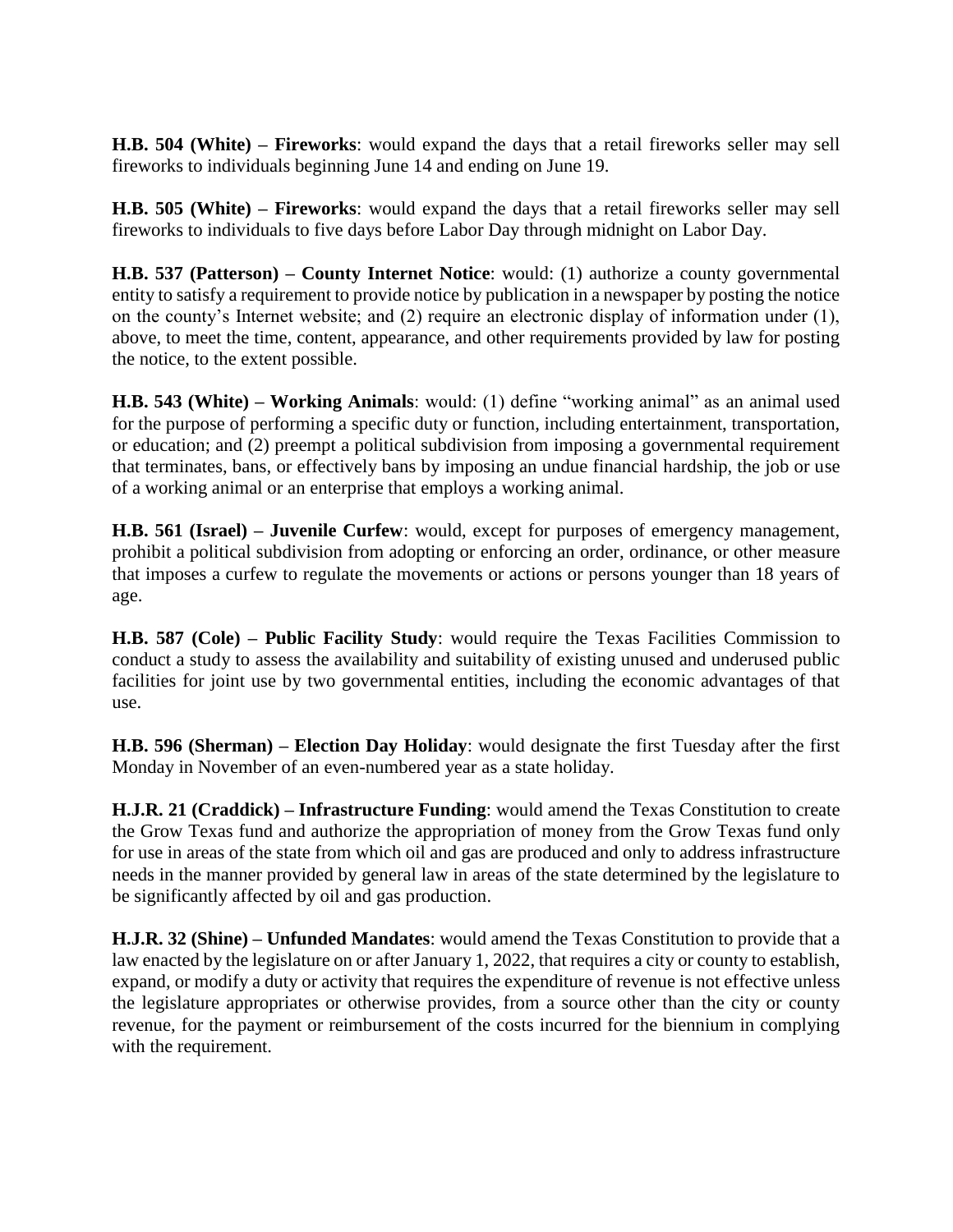**S.B. 128 (N. Johnson) – State Holidays**: would: (1) abolish Confederate Heroes Day as a state holiday; and (2) create a new state holiday on June 28 as the "Celebration of Suffrage Day" in honor of the centuries-long struggle to bring the right of suffrage to all Americans.

**S.B. 133 (Johnson) – Inflation Report by Comptroller**: would require the comptroller to: (1) maintain a list of each dollar amount of certain taxes, fees, fines, and exemptions specified in state statute; and (2) not later than November 1 of each even-numbered year: (a) determine the inflation-adjusted amount of each dollar amount identified in (1), above; and (b) estimate the fiscal effects the inflation-adjusted amounts determined under (1), above, would have on the state and political subdivisions of the state if those amounts had applied during the preceding state fiscal biennium.

**S.B. 149 (Powell) – Unmanned Aircraft**: would provide that is a criminal offense for a person to intentionally or knowingly operate an unmanned aircraft over a military installation owned or operated by the federal government, the state, or another governmental entity.

**S.B. 150 (Powell) – State Agency Rules**: would require a state agency that is made aware that a proposed rule may have an adverse economic effect on small businesses, micro-businesses, or rural communities after notice of the proposed rule has been published to: (1) prepare an economic impact statement and regulatory flexibility analysis; (2) publish the statement and analysis in the Texas Register as an amendment to the proposed rule; and (3) provide a copy of the statement and the analysis to the standing committee of each house of the legislature charged with reviewing the proposed rule.

**S.B. 157 (Perry) – Eminent Domain Reporting Requirements**: would: (1) exempt a city with a population of less than 25,000 from eminent domain reporting requirements if the city's eminent domain authority information has not changed from the information reported in the city's most recently filed report; and (2) provide that for a city described by (1), above, if the city's eminent domain authority information is the same as the information in the eminent domain database from the previous reporting period, the city, not later than February 1 of the current reporting period, shall confirm the accuracy of the information by electronically updating the city's previously filed report with the comptroller.

## **Personnel**

**H.B. 224 (Ortega) – Local Minimum Wage**: would, among other things, allow: (1) a city to adopt a minimum wage that exceeds the federal minimum wage to be paid by an employer to each of its employees for services performed in the city; and (2) a county to adopt a minimum wage that exceeds the federal minimum wage to be paid by an employer to each of its employees for services performed in the unincorporated areas of the county, including areas located within the extraterritorial jurisdiction of a city.

**H.B. 247 (Meza) – Family and Medical Leave**: would create a state family and medical leave law that, among other things: (1) requires an employer, including a city, to provide an employee who has been employed for at least one year not less than 30 days of leave for specific family and medical reasons; (2) creates a wage replacement fund administered by the Texas Workforce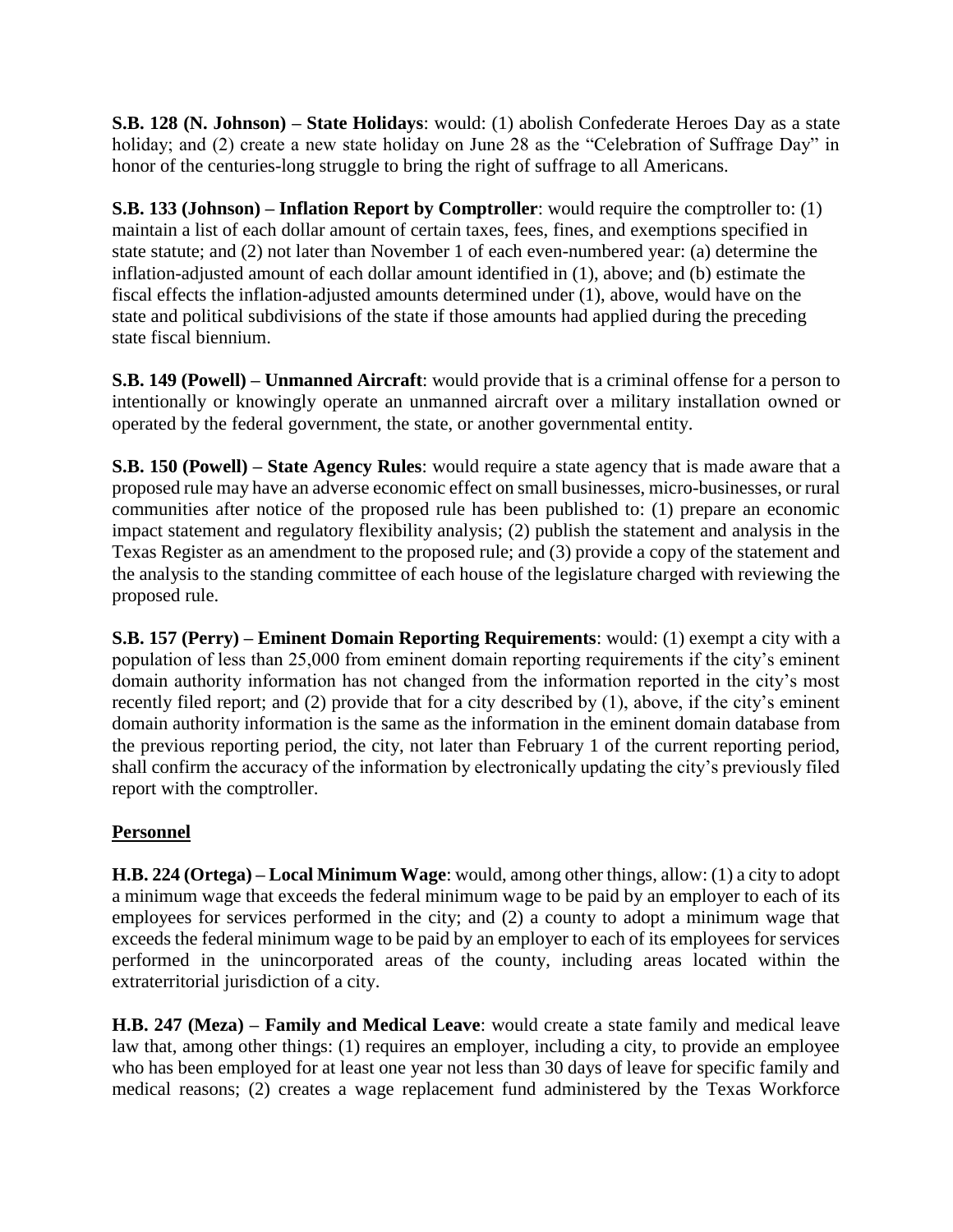Commission that is funded by an assessment on each employee's wages in an amount equal to one quarter of one percent of the employee's average monthly pay; (3) provides that if an employer provides paid sick leave to its employees, an employee is entitled to use such paid leave for the specific family and medical reasons described in (1), above, in an amount not to exceed the lesser or of the paid leave or 30 days; (4) provides that if an employer does not provide paid leave to its employees, or provides paid leave that may not be used for the specific family and medical reasons described in (1), above, the employee is entitled to wage replacement benefits for leave taken for such reasons; and (5) provides that an employer may not interfere with an employee's attempt to take leave, discharge an employee or otherwise discriminate against an individual for opposing an practice made unlawful by the bill, or discriminate or discharge an employee for exercising the employee's rights to leave.

**H.B. 255 (Terry) – Adjusted Minimum Wage**: would: (1) eliminate the current minimum wage (\$7.25 per hour) and replace it with an adjusted minimum wage to be paid to an employee by certain employers, including a city; and (2) provide that on December 1 of each year, the comptroller shall determine the adjusted minimum wage to be paid for the next calendar year by increasing the adjusted minimum wage for that calendar year by the percentage increase, if any, in the consumer price index for the 12 months preceding that date.

**H.B. 310 (Springer) –Disease Presumption:** would, among other things, provide: (1) that for purposes of reimbursement of medical expenses for public safety employees, including peace officers, firefighters, and emergency medical services personnel, who are exposed to a contagious disease, a disease is not an "ordinary disease of life" if the disease is the basis for a disaster declared by the governor for all or part of the state; (2) that a firefighter, peace officer, or emergency medical technician who contracts a disease that is the basis for a state declared disaster that results in total or partial disability is presumed to have contracted the disease during the course and scope of employment as a peace officer, firefighter, or emergency medical technician.

**H.B. 318 (VanDeaver) – Employment Discrimination**: would prohibit a city that employs 20 or more employees from terminating or suspending the employment of, or in any other manner discriminating against, an employee who is a volunteer emergency responder and who is absent from or late to the employee's employment because the employee is responding to an emergency.

**H.B 360 (Sherman) – Pay Discrimination:** would provide that: (1) an employer, including a city, commits an unlawful employment action if the employer: (a) includes a question regarding an applicant's wage history information on an employment application form; (b) inquires into an applicant's wage history information; (c) considers an applicant's wage history information in determining whether to hire the applicant or the wages to pay the applicant; or (d) obtains an applicant's wage history information from a previous employer of the applicant or other source, unless the wages in that previous employment are subject to disclosure under the Public Information Act; (2) an employer may consider an applicant's wage history information in determining an applicant's wages if such information is voluntarily disclosed by the employee; (3) upon reasonable request following an initial interview, an employer shall provide to an applicant a pay scale for the employment position for which the applicant is applying; (4) an employer may ask an applicant the applicant's expectation of wages for the prospective employment position; (5) with certain exceptions, an employer discriminates on the basis of sex by paying wages to an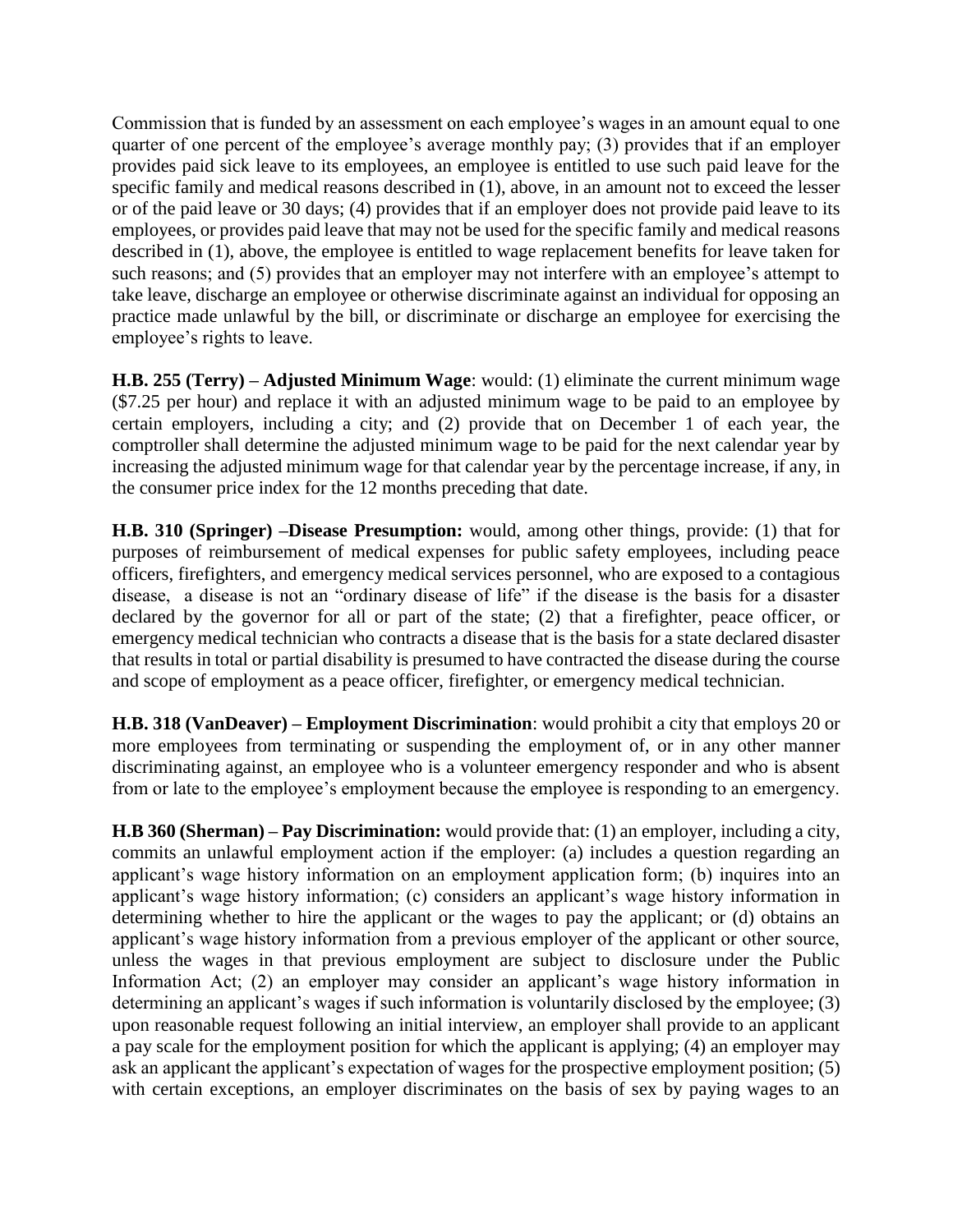employee at a rate less than the rate at which the employer pays wages to another employee of the opposite sex for the same or substantially similar work on jobs, the performance of which requires equal or substantially similar skill, effort, and responsibility; (6) an employer may not enter into an agreement with an employee that provides that employer may pay the employee a wage at a rate that violates the provisions of the bill, and may not justify a wage differential based on wage history; and (7) require each employer to compile and maintain for a period of at least three years records that: (a) contain the wages paid to each employee; (b) the method, system, computations, and other factors used to establish, adjust, and determine the wage rates paid to the employee; and (c) any other conditions of employment.

**H.B. 383 (Pacheco) – Minimum Wage**: would provide that the minimum wage shall be not less than the greater of \$12 an hour or the federal minimum wage (currently \$7.25).

**H.B. 396 (Moody) – Disease Presumption**: would provide that a nurse, including a nurse employed by a political subdivision, who suffers from COVID-19 on or after February 1, 2020, resulting in disability or death is presumed for workers' compensation benefit purposes to have contracted the disease during the course and scope of employment as a nurse if the nurse: (1) is assigned to treat a patient diagnosed with the disease or to duties that require the nurse to come in contact with a patient diagnosed with the disease; and (2) contracts the disease during the patient's admission to the health care facility at which the nurse treated or came in contact with the patient or not later than the 14<sup>th</sup> day following the date of the patient's discharge from the facility.

**H.B. 419 (Sherman) – Pay Discrimination**: would, among other things: (1) provide that an employer, including a city, commits an unlawful employment practice if the employer: (a) relies on an applicant's or employee's wage history information in determining whether to hire the applicant, the wages to pay the applicant or employee, or whether to promote or continue to employ the employee; (b) seeks, requests, or requires an applicant's or employee's wage history information as a condition of: (i) an applicant being interviewed or receiving an offer of employment; or (ii) a current employee's continued employment or promotion; (c) seeks, requests, or requires an applicant's or employee's wage history information from a previous employer of the applicant or employee or other source, unless the wages in that previous employment are subject to the Public Information Act; (d) refuses to interview, hire, promote or otherwise employ, or retaliates against, an applicant or employee based on wage history information; or (e) refuses to interview, hire, promote or otherwise employ, or retaliates against, an applicant or employee who did not provide wage history information; (2) provide that if an applicant or employee voluntarily discloses the applicant's or employee's wage history information to an employer, the employer may consider that information in determining the applicant's or employee's wages; (3) provide that an employer may confirm wage history information if at the time an offer of employment with compensation is made, the employee or applicant responds to the offer by providing wage history information to support a wage higher than that offered by the employer; (4) prohibit discrimination or retaliation against person for taking action that is protected by this bill; (5) provides that the bill does not diminish the rights, privileges or remedies of an applicant or employee under any other law or rule or collective bargaining or employment agreement, and (5) an aggrieved applicant or employee may bring a civil action to enforce rights protected by this bill, and an employer may be liable for damages, including injunctive relief and reasonable attorney's fees and other costs.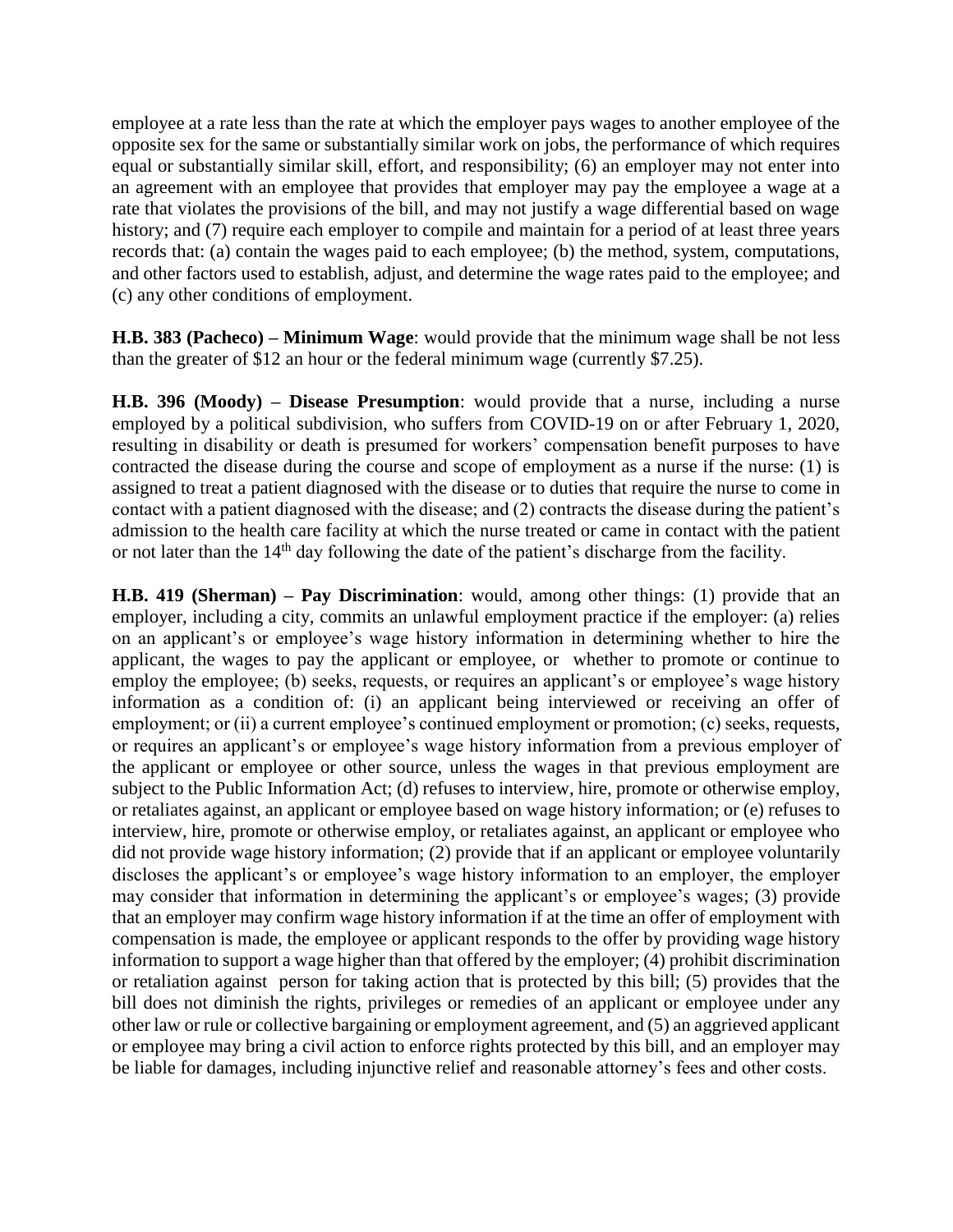**H.B. 499 (Wu) – Pay Equity Task Force**: would: (1) create the Texas Pay Equity Task Force, consisting of, among others, one appointed representatives of a city, to: (a) conduct a study to determine whether a disparity exists on the basis of gender, disability, or race in compensation paid to employees of state agencies, counties, and cities; and (b) develop and submit a written report on the study and any recommendations developed to the governor, the lieutenant governor, the speaker of the house, and each member of the legislature no later than November 1, 2022.

**H.B. 540 (Patterson) – Labor Peace Agreement**: would: (1) define a "labor peace agreement" as any agreement between a person and the employees of the person or an entity that represents or seeks to represent those employees that limits or otherwise interferes with the rights of the person under federal labor law; and (2) provide that a city or county may not adopt or enforce an ordinance, order, or other measure that requires a person to enter into a labor peace agreement or to waive or limit any right of the person under federal law as a condition of: (i) being considered for or awarded a contract; or (ii) otherwise engage in a commercial transaction with the city or county.

**H.B. 541 (Patterson) – Disease Presumption**: would: (1) provide that a public safety employee, including a peace officer, firefighter, and emergency medical services employee, who suffers from COVID-19 resulting in disability or death is presumed to have contracted the disease during the course and scope of employment as a public safety employee; and (2) retroactively apply the provisions of this bill to a person who on or after February 1, 2020, but before the effective date of this bill filed a claim for benefits or compensation related to COVID-19 and whose claim was subsequently denied may file another claim on or after the effective date of the bill, and the changes made by this bill would apply to that claim.

**H.B. 550 (Israel) – Whistleblowing**: would: (1) for purposes of anti-retaliation provisions of the Whistleblower Act, expand the persons to whom a public employee may report certain violations of law to include: (a) the employee's immediate supervisor, or an individual who holds a position above the reporting employee's immediate supervisor, at the employing entity; (b) an individual or office designated by the employing entity as the individual or office for reporting such grievances; or (c) or a member of the human resources staff of the employing entity; (2) require a public employer, including a city, to: (a) develop and adopt an anti-retaliation policy that: (i) informs its employees of their rights; and (ii) lists the individual to whom its employees may report a violation of law; (b) provide a copy of the anti-retaliation policy to each employee of the first day of the employee's employment; and (c) notify its employees of any change made to its antiretaliation policy by e-mail, memorandum, or any other manner that ensures each employee will be information of the change; (3) require the individuals described in (1), above, to provide a copy of the entity's anti-retaliation policy if an employee requests such policy; and (4) require the attorney general to post in a prominent location on the attorney general's internet website: (a) a summary of the rights of public employees under the whistleblower statute; and (b) a notice informing public employees of: (i) the ability to obtain a copy of the anti-relation policy adopted by their employment governmental entity or the individuals described in (1), above, and (ii) the requirement that an employing governmental entity provide a copy of the entity's anti-retaliation policy to each public employee on the first day of their employment. (Companion bill is **S.B. 132** by **Johnson**.)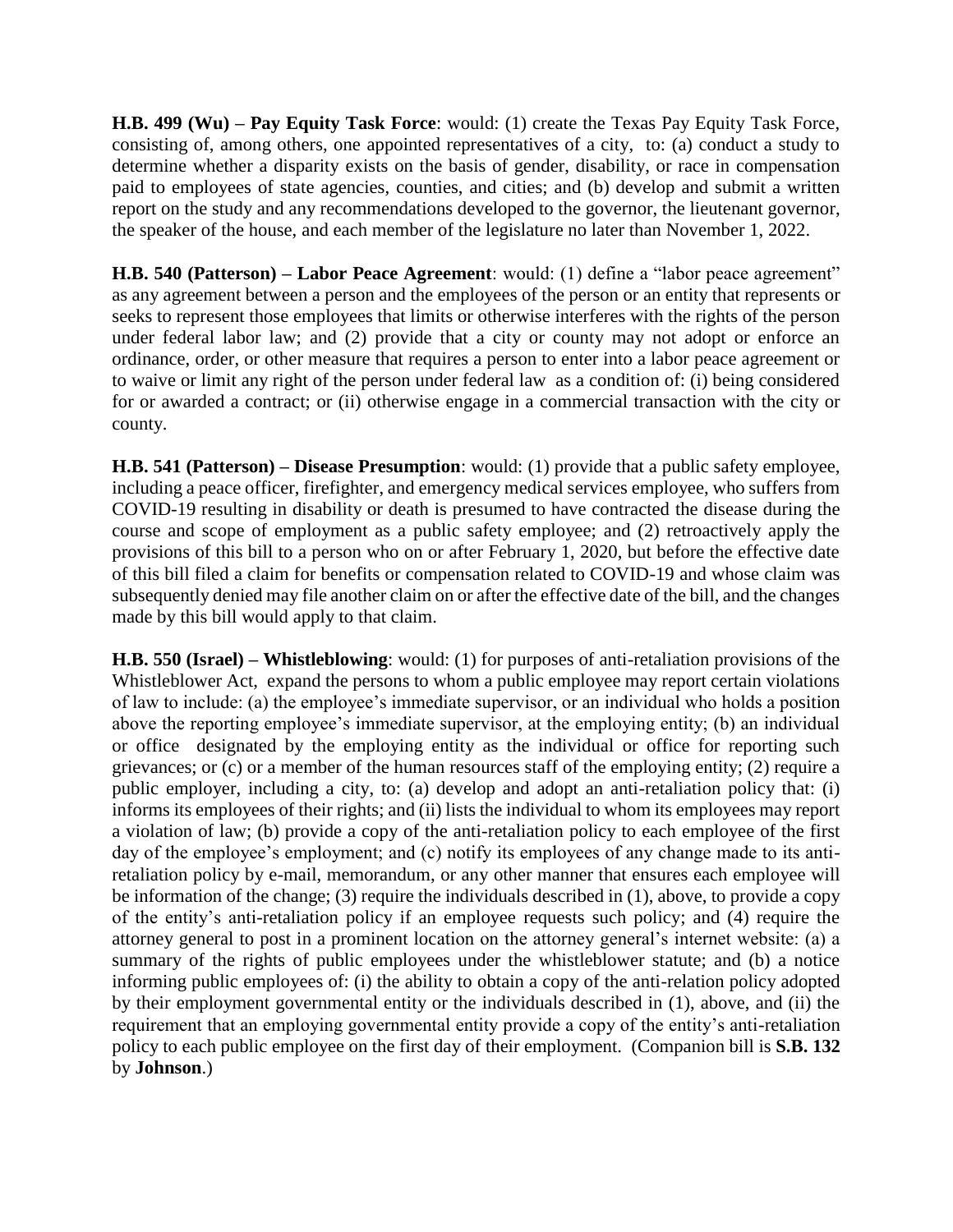**H.B. 455 (Deshotel) – Criminal History Inquiries**: would: (1) prohibit an employer, including a city, from including a question regarding an applicant's criminal history record information on an initial employment application form; (2) provide that an employer may inquire into or consider an applicant's criminal history record information after the employer has determined that the applicant is otherwise qualified and has conditionally offered the applicant employment or has invited the applicant to an interview; and (3) provide that the provisions of this bill do not apply to an applicant for a position for which consideration of criminal history record information is required by law.

**H.B. 582 (Cole) – Paramedics Tuition Exemption:** would provide, among other things, that an institution of higher education shall exempt, from the payment of tuition and laboratory fees, any student who is enrolled in one or more courses offered as part of an emergency medical services curriculum and is employed as a paramedic by the city.

**S.B. 107 (Powell) – Disease Presumption**: would, among other things: (1) provide that for purposes of reimbursement of medical expenses for public safety employees, including peace officers, firefighters, and emergency medical services personnel, who are exposed to a contagious disease, a disease is not an "ordinary disease of life" if the disease is the basis for a disaster declared by the governor for all or part of the state; (2) expand the applicability of the disease presumption statute to include detention officers, including such officers who are employed by a city; and (3) expand the disease presumption statute to provide that a detention officer, firefighter, peace officer, or emergency medical technician who contracts a disease that is the basis of a state declared disaster for all or part of the state and dies or is totally or partially disabled is presumed to have contracted such disease in the course and scope of employment as a detention officer, firefighter, peace officer, or emergency medical technician.

**S.B. 132 (Johnson) – Whistleblower Act**: would: (1) for purposes of anti-retaliation provisions of the Whistleblower Act, expand the persons to whom a public employee may report certain violations of law to include: (a) the employee's immediate supervisor, or an individual who holds a position above the reporting employee's immediate supervisor, at the employing entity; (b) an individual or office designated by the employing entity as the individual or office for reporting such grievances; or (c) or a member of the human resources staff of the employing entity; (2) require a public employer, including a city, to: (a) develop and adopt an anti-retaliation policy that: (i) informs its employees of their rights; and (ii) lists the individual to whom its employees may report a violation of law; (b) provide a copy of the anti-retaliation policy to each employee of the first day of the employee's employment; and (c) notify its employees of any change made to its anti-retaliation policy by e-mail, memorandum, or any other manner that ensures each employee will be information of the change; (3) require the individuals described in (1), above, to provide a copy of the entity's anti-retaliation policy if an employee requests such policy; and (4) require the attorney general to post in a prominent location on the attorney general's internet website: (a) a summary of the rights of public employees under the whistleblower statute; and (b) a notice informing public employees of: (i) the ability to obtain a copy of the anti-relation policy adopted by their employment governmental entity or the individuals described in (1), above, and (ii) the requirement that an employing governmental entity provide a copy of the entity's anti-retaliation policy to each public employee on the first day of their employment. (Companion bill is **H.B. 550** by **Israel**.)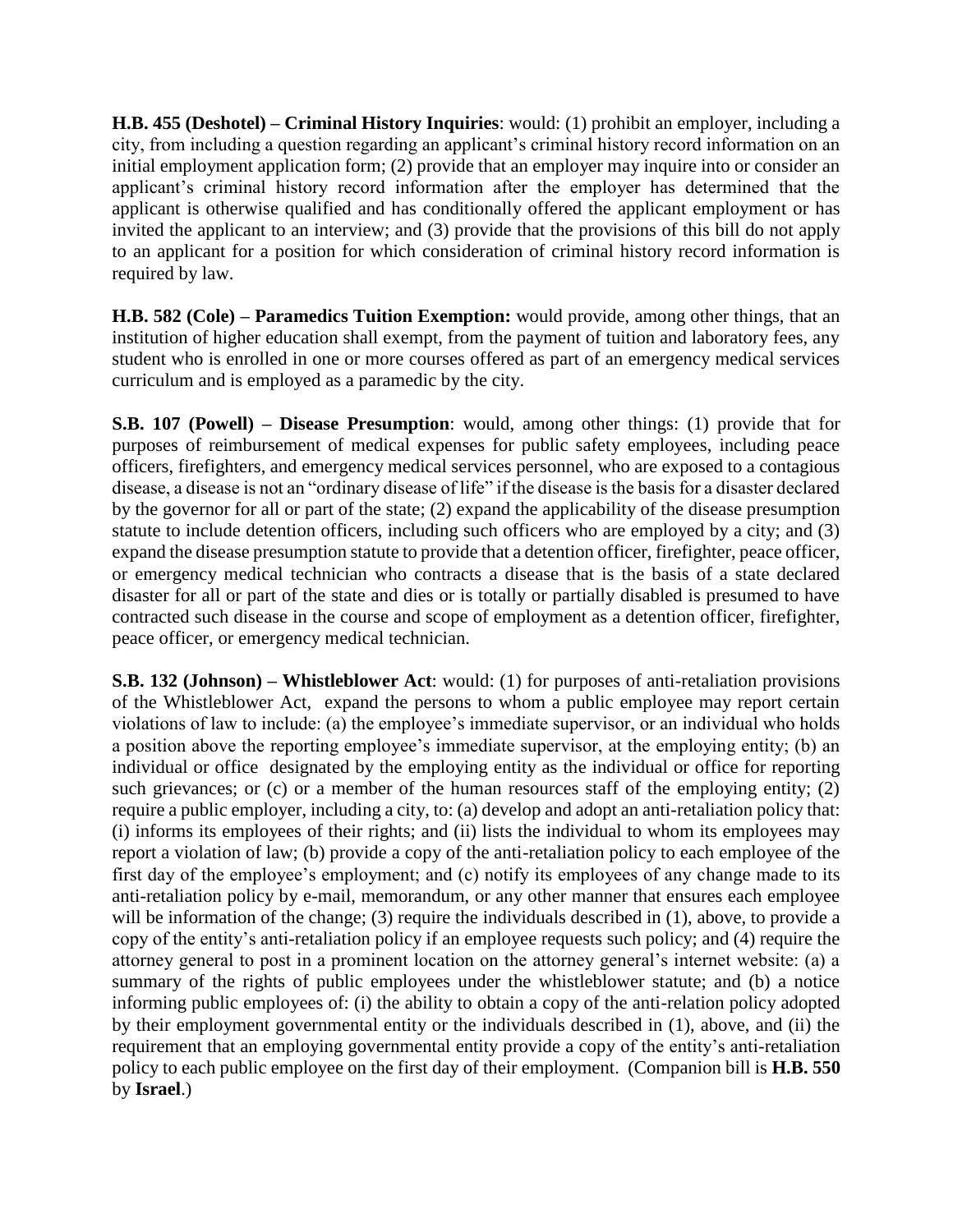## **Purchasing**

**H.B. 263 (Meza): – Rest Breaks**: would provide that: (1) a governmental entity, including a city, that enters into a contract with a contractor for general construction services shall require such contractor and any subcontractor to provide at least a 10-minute paid rest break within every fourhour period of work to each employee performing work under the contract; (2) each construction contract shall include terms that: (a) authorize an employee of a contractor or subcontractor required to work without a rest break to make a verbal or written complaint to the governmental entity contracting with the contractor; (b) explain that, on confirmation of such violation, the governmental entity shall provide to the contractor written notice of the violation by hand delivery or certified mail; (c) inform a contractor that the governmental entity may impose an administrative penalty if the contractor fails to comply after the date on which the contractor receives notice of the violation; and (d) explain that a penalty amount may be withheld from a payment otherwise owed to a contractor; (3) a governmental entity may impose an administrative penalty in an amount of not less than \$100 and not more than \$500 per day if any employee is required to work without a rest break, and that a proceeding to impose an administrative penalty is a contested case under the Administrative Procedure Act; (4)each governmental shall develop procedures for the administration of the provisions of this bill; and (5) the bill does not preempt a local ordinance, rule, or other measure by a city requiring rest breaks in accordance with a construction contract, provided that such ordinance, rule, or measure is compatible with and equal to or more stringent than the provisions of the bill.

## **Transportation**

**H.B. 427 (K. King) – Electric/Hybrid Vehicles**: would add an additional annual vehicle registration fee for electric (\$200) and hybrid (\$100) vehicles.

**H.B. 442 (Israel) – Speed Limits**: would provide that the prima facie speed limit in an urban district is: (1) 30 miles per hour on a street, or 25 miles per hour if the street is located in a residential district and is not officially designated or marked as part of the state highway system; and (2) 15 miles per hour in an alley.

**H.B. 443 (Israel) – Pedestrians**: would require the operator of a vehicle to stop and yield the right-of-way to a pedestrian in various instances.

**H.B. 502 (Wu) – License Plates**: would require the Texas Department of Motor Vehicles to include in its rules for the placement of license plates authorization for a motor vehicle to display only a rear license plate, if the application for the vehicle's registration pays an annual fee of \$50.

**H.B. 555 (Lopez) – Road Construction Vehicles**: would: (1) require a driver to change lanes or slow down on approaching certain highway or construction vehicles, utility service vehicles, and solid waste vehicles; and (2) require a vehicle repairing a guardrail, doing sign maintenance, and placing/removing temporary traffic-control devices to be equipped with lamps and comply with lighting standards established by the Texas Department of Transportation.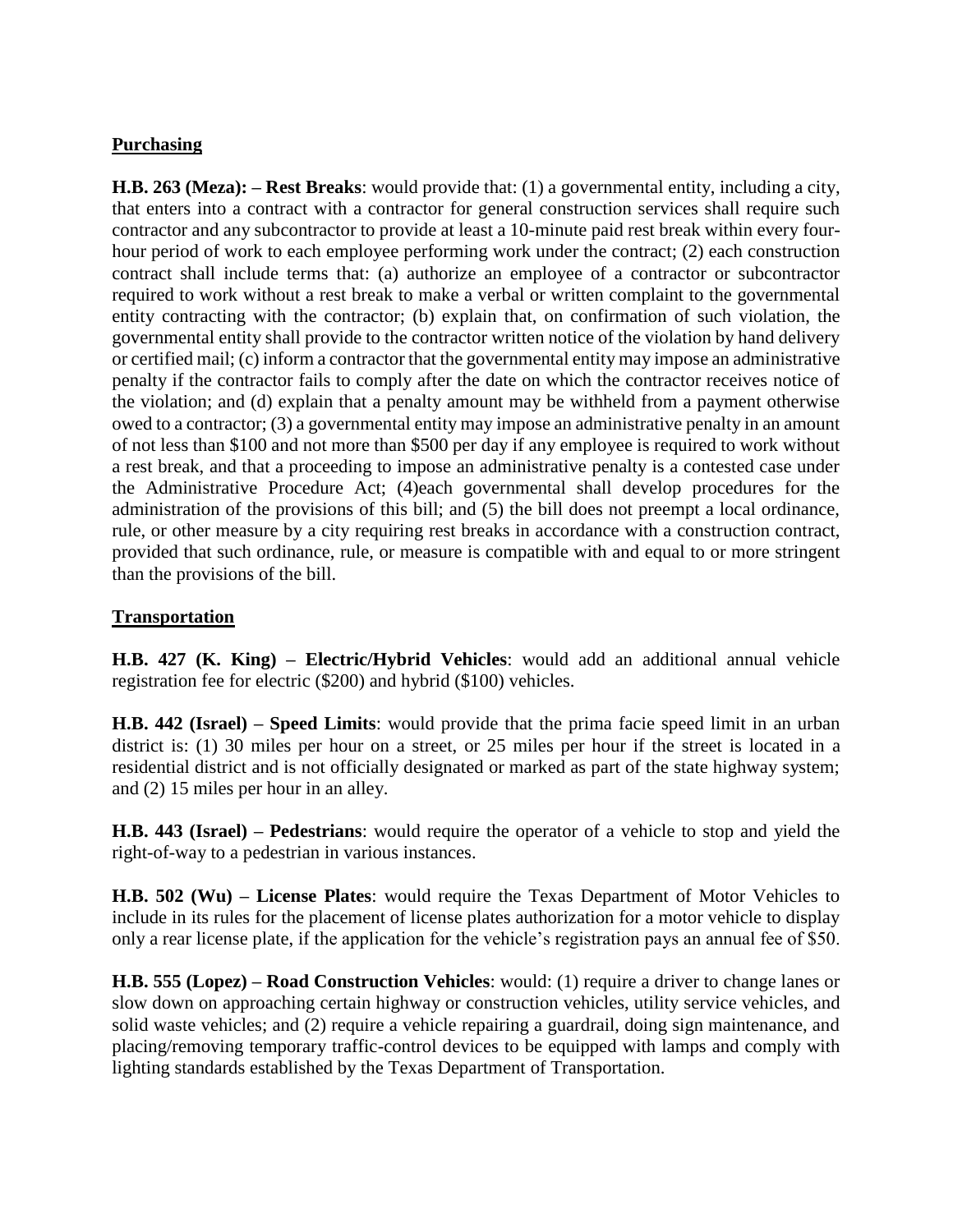**S.B. 206 (Schwertner) – Golf Carts**: would: (1) allow a neighborhood electric

vehicle and golf cart to be operatedin a master planned community: (a) that is a residential subdivision or has in place a uniform set of restrictive covenants; and (b) for which a county or city has approved one or more plats; (2) provide that a person may operate a golf cart in a master planned community described in (1) without a golf cart license plate; and (3) allow a city to prohibit the operation of a golf cart on a highway in the following areas if the city council determine the prohibition is necessary in the interest of safety: (a) master planned community described in (1); (b) on a public or private beach that is open to vehicular traffic; or (c) on a highway for which the posted speed limit is not more than 35 miles per hour.

## **Utilities and Environment**

**H.B. 289 (Collier) – Concrete Plant**: would provide that a representative of a school, place of worship, licensed day-care center, hospital, or medical facility or a person residing within 880 yards of a proposed concrete plant may request a public hearing from the Texas Commission on Environmental Quality regarding the construction of a concrete plant.

**H.B. 291 (Murr) – Aggregate Production Operations**: would: (1) require an aggregate production operation first required to be registered on or after January 1, 2016, that occupies at least 10 acres, and is located in the boundaries or extraterritorial jurisdiction of a city, to file a reclamation plan and provide a related performance bond; and (2) provide that the reclamation plan described in (1) may be amended with approval of the city.

**H.B. 416 (Walle) – Concrete Batch Plants**: would require a plot plan for an application for a standard permit for a concrete batch plant issued by the Texas Commission on Environmental Quality.

**H.B. 448 (Bailes) – Eminent Domain for Pipeline Companies**: would provide that if an entity regulated by the Railroad Commission proposes to acquire property by eminent domain, a property owner may file a written complaint with the commission regarding alleged misconduct by the entity while exercising that authority.

**H.B. 520 (Beckley) – Utility Right-of-Way Planting**: would provide that the Texas Department of Transportation – in consultation with the Department of Agriculture – by rule shall require a utility (including a city utility) that disturbs the right-of-way of a state highway while constructing or maintaining a utility facility in the right-of-way to install, at the utility's expense, in the rightof-way after the construction or maintenance is complete plants that: (1) are native, regionally appropriate, and pollinator-friendly; and (2) generally grow roots less than four feet below the surface.

**S.B. 182 (Schwertner) – Municipally-Owned Utilities**: would: (1) require certain municipallyowned electric utilities (MOUs) to provide customer choice if the five-year average electric rate paid by customers of a MOU is 10 percent greater than the five-year average electric rate paid by customers in a similarly situated region open to customer choice; (2) require the Public Utility Commission (PUC) to make an electric rate comparison of approximately one-fifth of MOUs located in the ERCOT power region and not open to customer choice by comparing the average